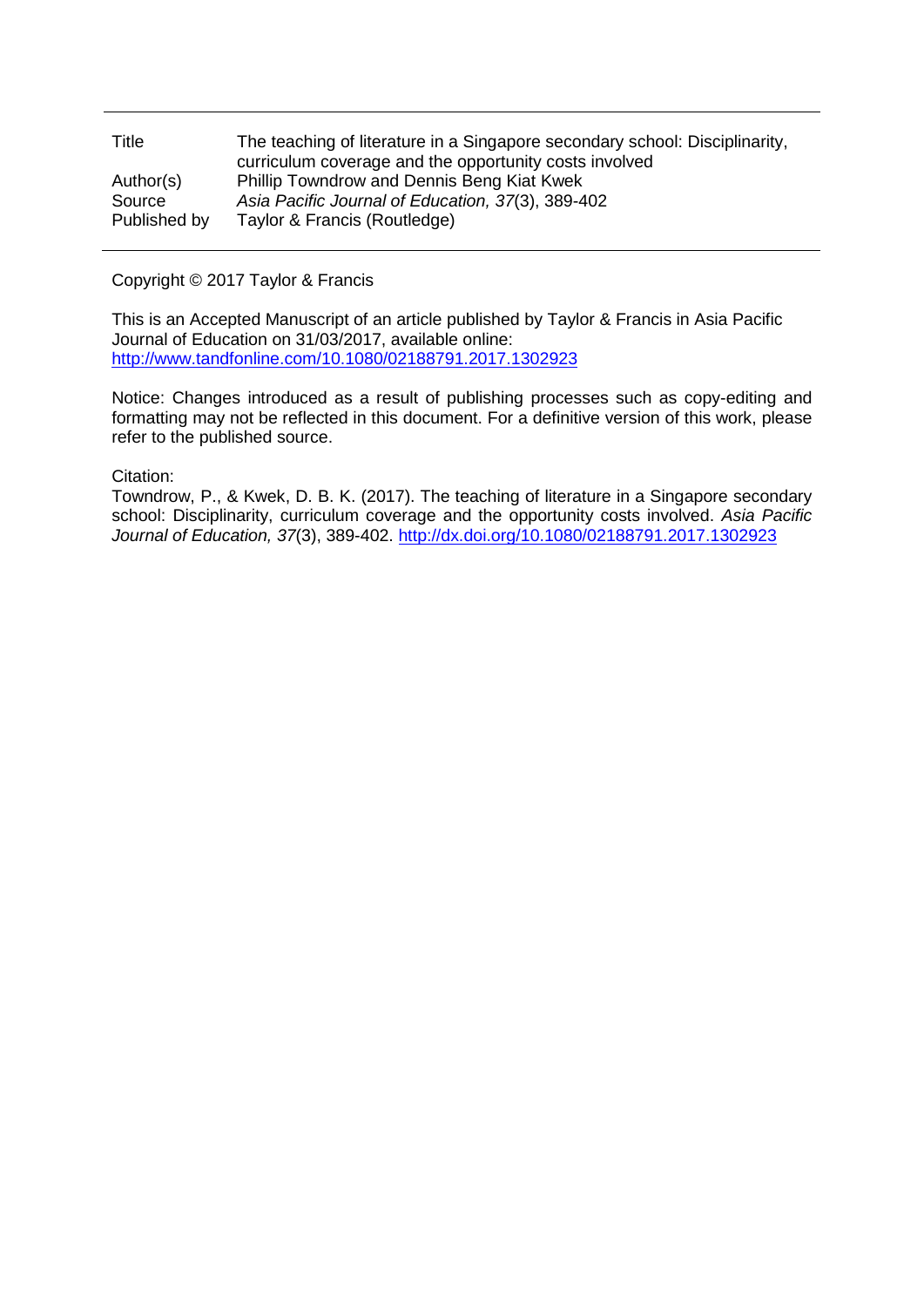# **The teaching of literature in a Singapore secondary school: Disciplinarity, curriculum coverage and the opportunity costs involved**

## **Abstract**

Set against the backdrop of reinvigorating the study of literature and concerns about the adequate preparation of students for the world of work, this paper explores how a Singapore teacher presented a literary text in the classroom. Drawing on data from a large-scale representative sample of Singapore schools in instruction and assessment practices, we discuss some of the potential consequences of instructional choice-making from a disciplinary perspective. Our findings suggest, for example, that when teacher-dominated discourse and interpretations dominate, instructional flexibility and responsiveness are correspondingly limited and restricted. These courses of action, we contend, may occur contrary to teachers' plans and expectations. The paper closes by making a call for further longitudinal research across multiple research sites into the nature of literature pedagogy that has a strong disciplinary focus.

**Keywords:** English literature, Disciplinary knowledge, Opportunity costs, Curriculum, Pedagogy.

# **Introduction**

The call to reignite 'the spark of literature' (Ng, 2013) is long-standing in Singapore (Kramer-Dahl, 1999; Liew, 2012). In particular, there is a concern that a shortage of students "trained in literary ways of thinking and writing" (Ng, 2013) will lead to less creativity, inventiveness and interest in the Arts. Consequently, some commentators feel the quality of thought, argument and communication among young Singaporeans has fallen, and that students are not being adequately prepared for a world of work where there is a need, among other things, to make sense of ambiguous data and differing points of view. The question is: What are we, as educators and researchers, to do?

While we recognise there is considerable merit in reconceptualising the study of literary texts from various theoretical, analytical and dispositional perspectives (e.g., multiculturalism, interculturalism, globalisation, cosmopolitanism, humanism, utilitarianism, critical pedagogy, dialogic learning, discourse analysis etc.), we believe there is an equally pressing need to study 'how' literary texts are read in class (Loh, 2009) because this will uncover what we think subjectliterature is and how it operates. Once we know this, we will be in a much stronger position to assess the potential of current instructional practices to meet the demands  $21<sup>st</sup>$  century life and living.

This article concerns how the day-to-day literature curriculum is designed and enacted in a Singapore secondary-level classroom. Two interlinked research questions underpin the investigation: (i) How does the literature teacher present a classroom text, and (ii) what might be some of the instructional consequences of his choices and decision-making from a disciplinary perspective?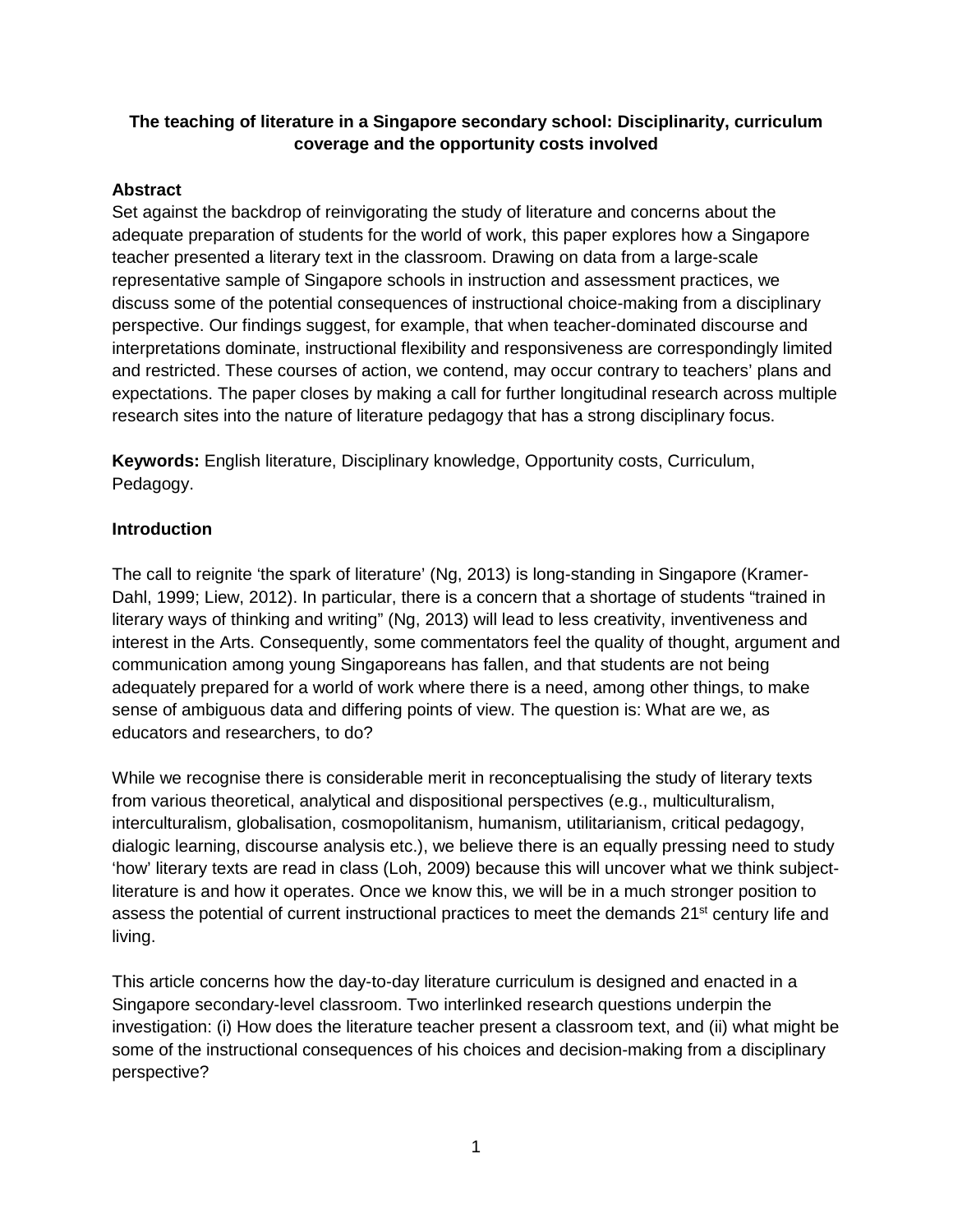In our presentation of findings and discussion, we also seek a rationale and explanation weighing the benefits of adopting one instructional approach over another. We believe this is important in understanding the complexities of instructional choice-making and articulating the implications for how subject literature is recognised and valued in classrooms (Choo, 2014; Holden, 1999; Liew, 2012; Loh, Yeo, & Liew, 2013a, b; Poon, 2010, 2013; Singh, 1999). We begin with a brief overview of the disciplinary nature of subject literature to identify its distinctive features.

### **Disciplinary Knowledge in Literature**

Generally, an academic discipline is an organised, distinctive yet contestable body of knowledge where scholars act in noticeable ways for specific purposes (Authors, 2013a, 2013b). More specifically, a domain- or subject-disciplinary perspective allows scholars, curriculum developers and educational practitioners to determine what counts as knowledge and decide on whose knowledge counts according to certain criteria and standards. In the case of literature, there is much debate and concern about the identification of literary texts, appropriate study methods and the benefits of being and becoming literate (i.e., having knowledge of literature).

Literature is open to various interpretations and value-propositions. For example, there are roles for it to play in the formation of a national culture (Singh, 1999), critical reflection, independent judgement, intellectual scepticism and sensitivity towards multiple perspectives (Liew, 2013). At the personal level, researchers and teachers view literature as a unique avenue to concretise life principles and balance personal perspectives towards discernment, sensitivity and empathy (Henry, 2013). There is also scope for students to explore their own identities with respect to the world around (Cheng, 2013) and even to imagine contexts and circumstances that are vastly different from their own (Choo, 2014; Loh, 2009).

For subject literature to live up to these expectations, there is a need for it to result in action and personal commitment (Loh, 2012) otherwise it would remain inert and questionable. Thus, literature-as-disciplinary-behaviour necessarily involves discourse (Lewis & Dockter, 2011), participation and the willingness to respond to texts in different ways: dialogically by asking critical questions, continually revising worldviews, understanding multiple viewpoints and being aware of cultural complexities (Loh, 2009).

## **Singapore Literature Curriculum for Secondary Schools**

The Singapore curriculum for Secondary Literature describes its disciplinary nature as the "critical study of literary texts" which focuses on "the critical analysis of how language is purposefully and creatively used in texts in order to create meaning and explore issues or themes" (Ministry of Education, 2013, p. 2). Studying literature encourages students to "actively construct meaning", "make connections between the texts, their lives and the world", "explore, examine and reflect on both current and timeless issues, as well as their individuality and humanity" (p. 2). This is achieved through having a "questioning mind" and "interrogating and managing ambiguities and multiple perspectives" (p. 2).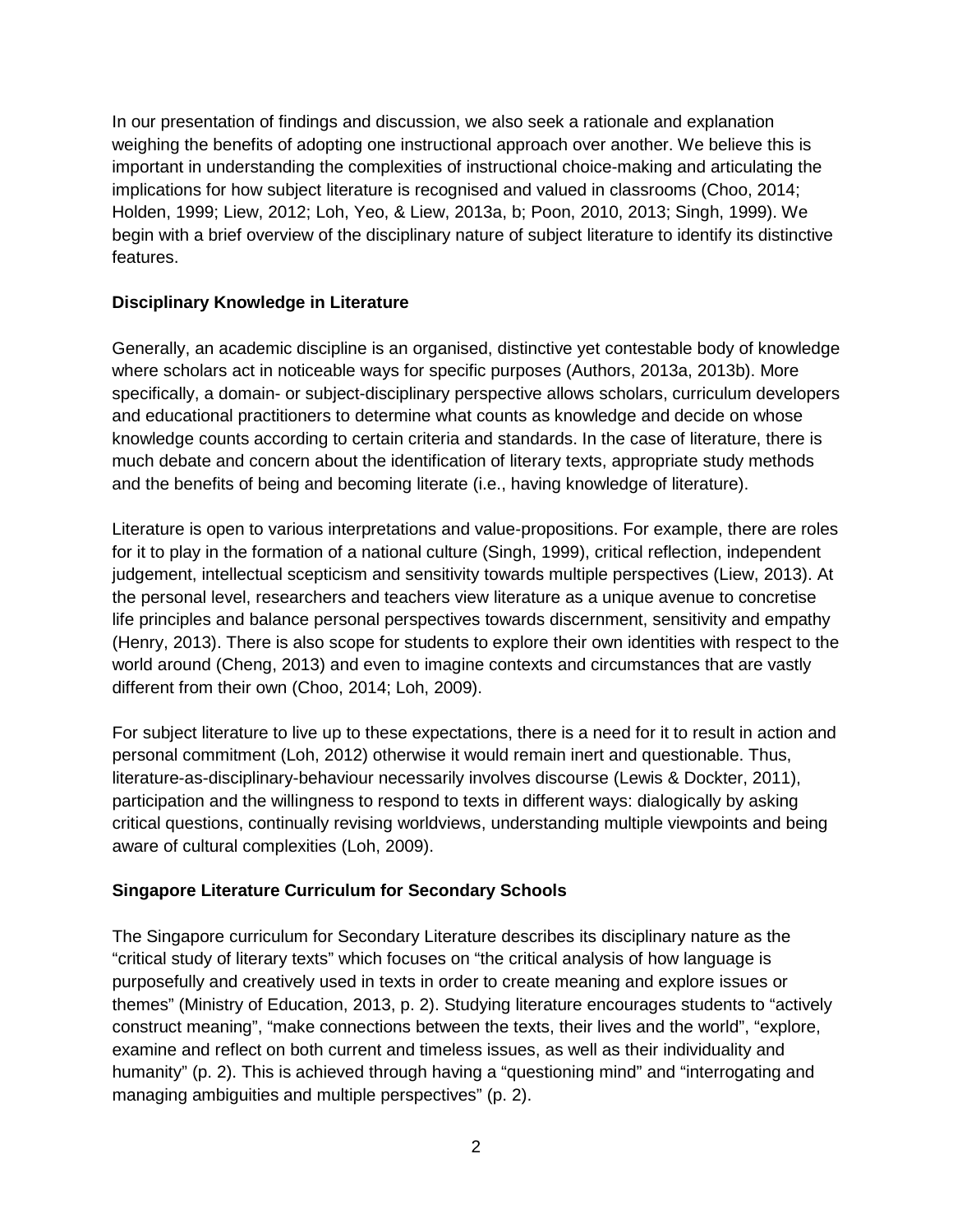A number of instructional principles are detailed in the curriculum text, including how teachers should design classroom interaction to facilitate student textual engagement, development of individual textual responses, sharing and evaluation of multiple views (p. 5). Teachers should also provide feedback that "guide[s] students in developing critical responses that are substantiated by textual evidence", and help[s] students explore connections between the text, their lives, the world and other texts. Key areas of study in the literature curriculum include focusing on plot, character, setting and atmosphere, style, theme (central ideas of the text).

In comparing the Singapore literature curriculum with the broader philosophical and disciplinary intentions of the subject, there are numerous commonalities including a critical stance, a focus on meaning making and identity formation, and engaging in multiple perspectives.

### **Conceptual Framework on Disciplinarity and Instructional Practices.**

The conceptual framework used in this paper is based on a larger research programme (2010- 2013), that had three key objectives: (i) measure, map and model instructional practices in Singapore, (ii) systematically explore the logic of teaching, and (iii) ascertain the intellectual quality of knowledge work in classrooms (Authors, 2010). Central to the framework is a set of interlinked instructional practices that support high intellectual quality and disciplinary knowledge work and visible learning (Hattie, 2009) in Singapore classrooms. The term "intellectual quality" stems from Newmann and Associates' work on Authentic Pedagogy in Chicago (1996), defined as comprising three specific criteria: (1) Construction of knowledge through (2) the use of disciplined inquiry which includes building on prior knowledge, in-depth understanding and elaborated communication, and (3) value of acquired knowledge beyond school. Gore, Griffiths and Ladwig (2004), building on Newmann and Associates' work, further developed intellectual quality as a key dimension in their Productive Pedagogy Framework, and is defined to comprise: (1) Higher Order Thinking, (2) Deep Knowledge, (3) Deep Understanding, (4) Substantive Conversation, (5) Knowledge as problematic, and (6) Metalanguage.

Extending from both Authentic Pedagogy and Productive Pedagogy research, we expand the notion of intellectual quality to focus on the intellectual quality of *knowledge* work. This includes the teaching and learning of epistemic, disciplinary, cognitive, discursive, collaborative, textual, digital, metacognitive and practical work that happens in the classroom. Underlying this conceptual framework are four issues: (a) The epistemic, cognitive and metacognitive design of instructional tasks derived from work on disciplinarity; (b) The work of Stein and Lane (1996) on task set up and the affordances and constraints of task implementation; (c) John Hattie's (2009) efforts to identify instructional practices that facilitate visible learning and promote student achievement; and (d) Features of quality classroom interactions including epistemic discussions and dialogic teaching (e.g., Alexander, 2008; Mercer & Littleton, 2007).

Figure 1 represents our conception of the relationship between task setup and implementation framed in terms of the lesson life cycle (Authors, 2013b). The normative framework identifies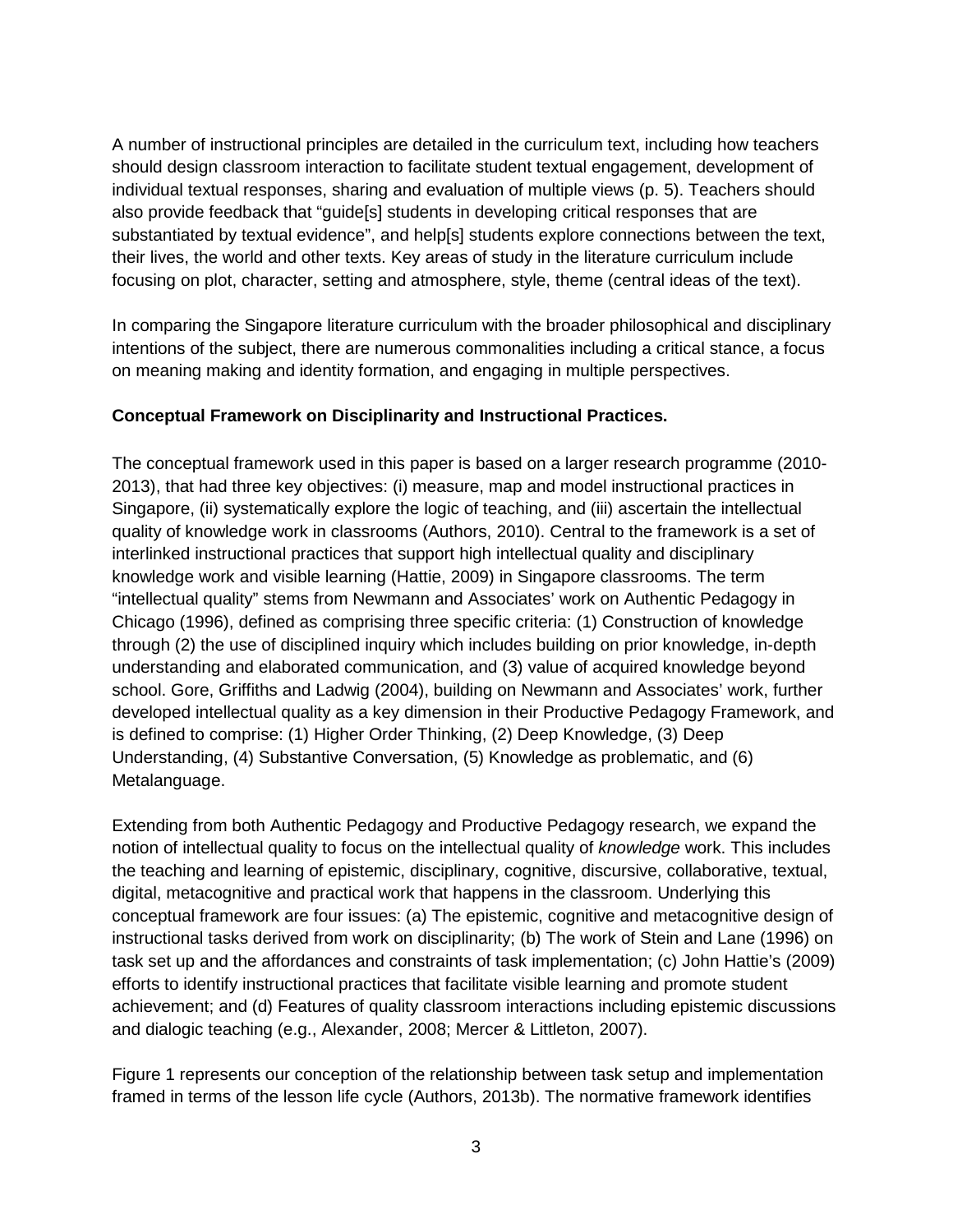key elements in the life cycle of the lesson (although not necessarily in temporal order): institutional context, teacher capacity, lesson and task planning, lesson setup, checking for prior knowledge, task setup, task implementation, communicating learning goals and performance standards, monitoring, feedback, scaffolding, knowledge focus, classroom interaction and talk, task output, assessment of learning outcomes, and lesson evaluation. Critically, many of the relationships between elements can be and often are iterative and cyclical. Classrooms and lessons are highly contingent and variable centres of hermeneutical activity and human agency. While most classrooms exhibit highly institutionalised forms of social and instructional practice, every class is different because of the variable patterns of human agency that develop within them. This is partly because teaching is mediated by a range of contributing factors including teacher capacity, understanding, reasoning and skill. On the other hand, the press of key institutional rules that govern instruction in Singapore—the saliency of the national curriculum and the national high-stakes assessment system in particular—significantly constrains the scope of instructional agency in the classroom across the system, as we will elaborate further in this article.



Figure 1: Conceptual Framework of Instructional Practices (Authors, 2010)

## **Methodology**

#### *Data Collection*

Based on our theoretical and pedagogic interests, we used descriptive and explanatory case methods (Freebody, 2003; Hitchcock & Hughes, 1995) to identify and reflect on particular instances of educational practice regarded mainly from the points of view of teachers teaching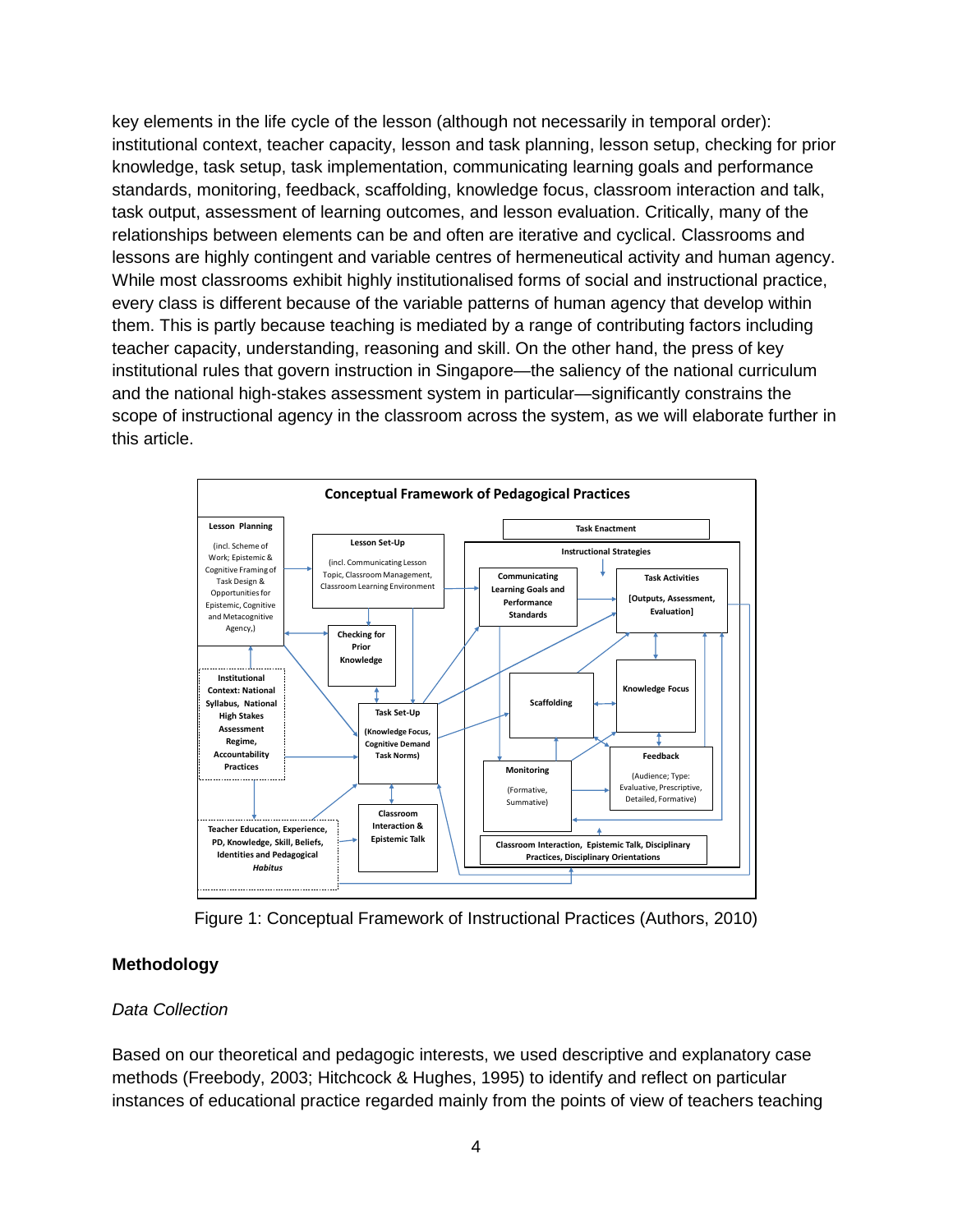in their classrooms. The material used in this article originates from a subset of data from a larger research programme (Authors, 2010). The data in question is a small part of a representative sample of English Language and English Literature lessons from 16 Secondary schools spread geographically across Singapore (Authors, 2010). The data sources from these classes included survey instruments, video-recorded classroom observations, interviews, and a collection of teachers' tasks and students' work samples. All of the schools involved gave their institutional consent for their nominated teachers and students to participate in the study.

The present case study draws on the video-recordings and some other qualitative and qualitative data sources collected in the  $3<sup>rd</sup>$  10-week term of the academic year from a literature teacher. We chose this case because of the widespread and unique occurrence of a number of high-scoring instructional items in the large-study classroom coding scheme (see Appendix 1) and our wish to understand the relationship between the organisation of lessons and the intellectual quality of knowledge work in this particular classroom. As we will see, the key to grasping the nature of this relationship is to recognise that the organisation of lessons helps determine the structure of learning opportunities students have to participate meaningfully in their learning. There is a long-standing history of interest in this respect (e.g., Barnes, 1976; Erickson & Mohatt, 1982; Mehen, 1978; Phillips, 1972).

### *Participants and Context*

Mr. Kim (a pseudonym) was an English teacher in a Government Aided Secondary school.<sup>[1](#page-5-0)</sup> At the time of our study he taught English literature to an Express Stream<sup>[2](#page-5-1)</sup> class. In response to a pre-observation questionnaire, he stressed the importance of responding to students' questions and in explaining difficult concepts. He also considered that students learn best when they participate in 'learn-by-doing' activities (compared to having the correct answers), discussion, group-work for certain tasks and extended oral communication.

Mr. Kim's teaching centred around John Wyndham's (1955), *The Chrysalids*, a science fiction novel set in the far-future, post-apocalypse, rural land of 'Labrador'. The teaching sequence, which we call a thematically- or topically-linked 'Unit of Work' (UoW), consisted of five lessons (total lesson time of 3 hours) taught over a period of two weeks. In lessons 1 and 2, the students mostly worked to interpret and engage with the text in small-group settings. In Lessons 3, 4 and 5, the focus shifted to students showing evidence of understanding through group-based PowerPoint presentations to the whole class. In the findings presented below we focus mostly on data drawn from lessons 1 and 2, as these were the sessions where Mr. Kim presented the text to the class.

#### *Data Analysis*

<span id="page-5-0"></span> $1$  Typically, Government Aided schools have a certain amount of flexibility in terms of class size and affliation to a particular brand of education.

<span id="page-5-1"></span> $2$  At Secondary level, the Ministry of Education, Singapore, channels students into one of three courses (Express, Normal Academic and Normal Technical) tailored to meet their learning abilities and interests.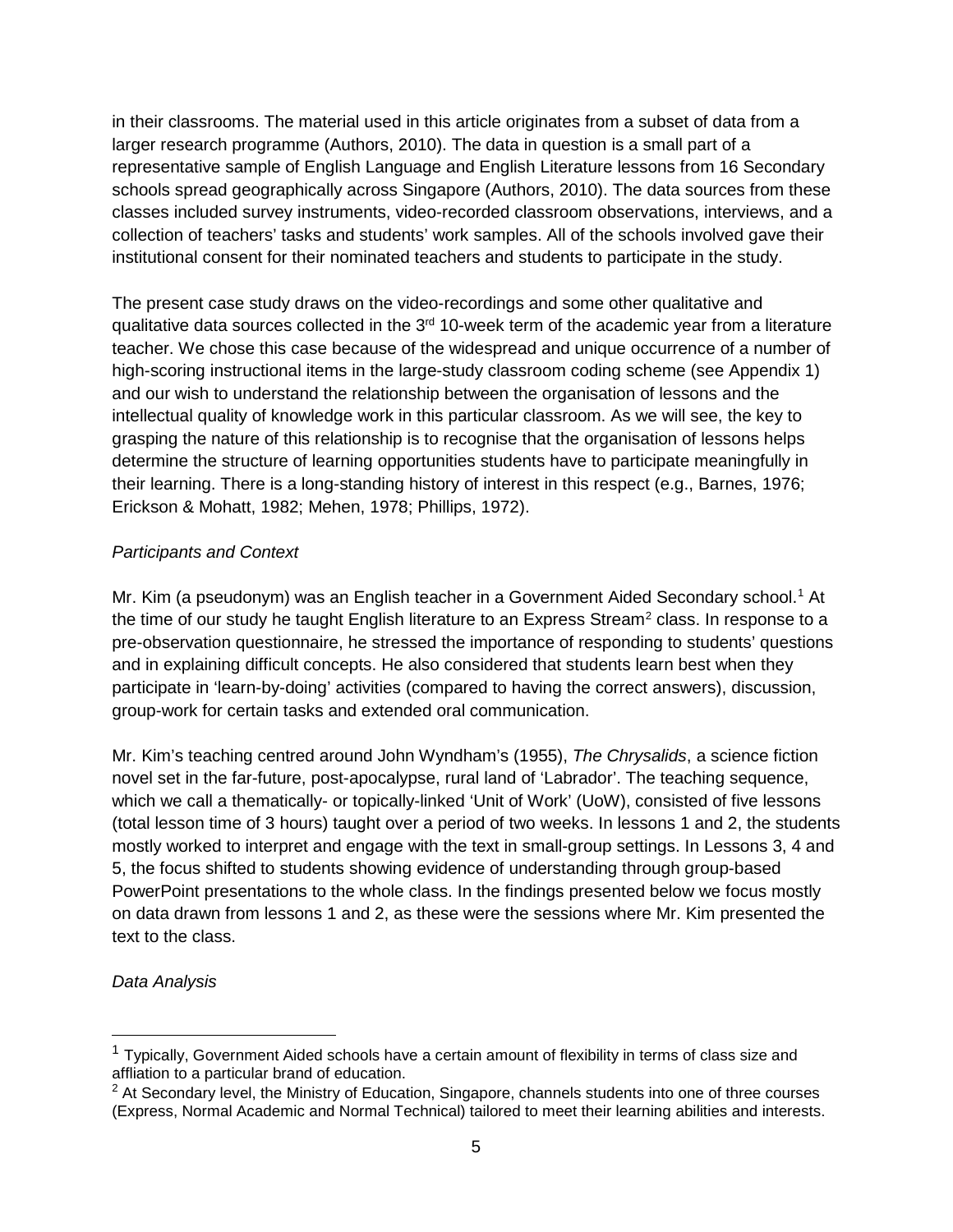The data analyses used in this case study included classroom coding (Appendix 1), descriptive statistics and transcription analyses of video-recorded lessons and interviews.

## **Findings**

In this section we present illustrative findings in response to the research questions above into four interrelated and mutually-informing parts: (i) classroom learning environment, (ii) visible teaching and learning, and purposefulness, (iii) knowledge focus, and (iv) instructional practices.

# *Classroom Learning Environment*

Our conceptualisation of the term, 'classroom learning environment', includes the physical aspects of a classroom and a range of indicators suggesting patterns in talk, communication and teacher-student interactions.

As described in Appendix 1, we segmented a typical lesson into 3-minute phases and then coded for a range of teaching and learning indicators. Table 1 shows Mr. Kim's UoW centred mostly around student performances of understanding in Lessons 3, 4 and 5, and the preceding preparatory group work involving the use of information technology in Lessons 1 and 2. There was also some whole class interactions in the majority of lessons.

| <b>Classroom Organisation</b>   | <b>Lesson 1</b><br>$(\%)$ | Lesson 2<br>(%) | Lesson 3<br>$(\% )$ | Lesson 4<br>(%) | Lesson 5<br>$(\% )$ | Unit<br>Mean<br>$(\% )$ |
|---------------------------------|---------------------------|-----------------|---------------------|-----------------|---------------------|-------------------------|
| <b>Whole Class Interactions</b> | 4.6                       | 4.0             | 0.0                 | 4.6             | 15.2                | 5.6                     |
| Performance of<br>Understanding | 0.0                       | 0.0             | 38.9                | 50.0            | 18.2                | 21.4                    |
| Pair Work                       | 0.0                       | 0.0             | 0.0                 | 0.0             | 0.0                 | 0.0                     |
| Group Work                      | 22.7                      | 22.6            | 0.0                 | 0.0             | 0.0                 | 9.1                     |
| Inter-group Interaction         | 0.0                       | 0.0             | 0.0                 | 0.0             | 0.0                 | 0.0                     |
| Information Technology          | 21.2                      | 27.0            | 0.0                 | 0.0             | 0.0                 | 9.6                     |

## Table 1. Classroom Organisation

During the activities, Mr. Kim played a large part in directing interactions at the whole class and group levels. In both cases, we determined that his main foci of attention were based on the pragmatic matters of getting and maintaining the students' attention, organising tasks, and the substantive issues of content knowledge and skill development. For example, in 45.5% of the time in lessons, students were listening to the teaching and taking note of what he said, while 29.6% of the time in lessons, students were listening and responding to the teacher's questions in structured Initiation-Response-Evaluation (IRE) sequences (Mehan, 1979).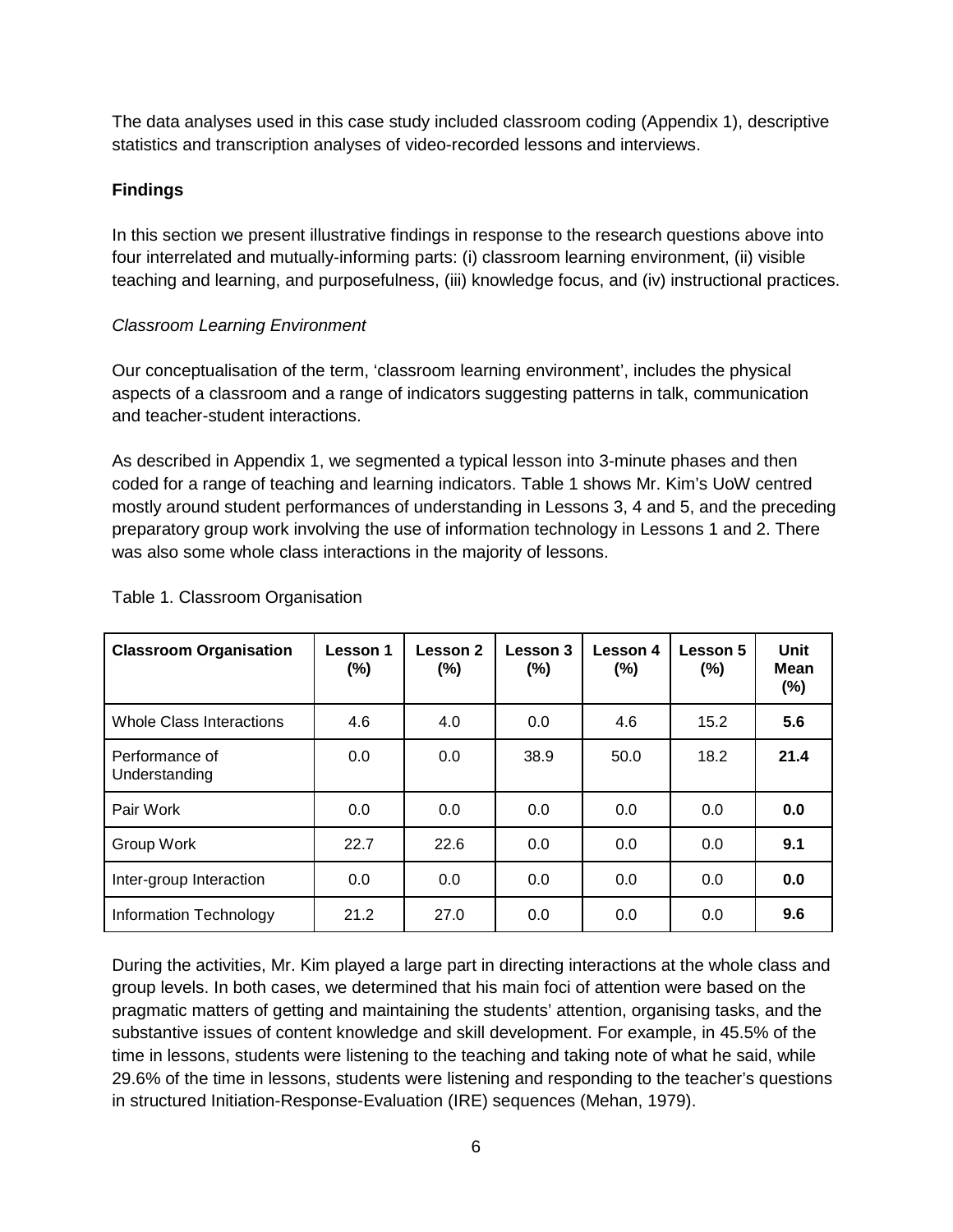Mr. Kim often used questions in group work settings to check, prompt and support the students' understanding of the text. For instance, in transcript Extract 1, his questions in turns 119, 122, 124, and 129, were meant to encourage the students' engagement (personal responses) with the text. There is more than one reading possible of Line 129. One interpretation is that Mr. Kim wanted to stand back and allow the students time and space to explore the matter he had identified on their own, "See if you can work that one out. Okay?" Alternatively, his suggestion that the students needed to do further work signalled the reach of his epistemic authority in the classroom, defined as "a source that exerts determinative influence on the formation of individuals' knowledge" (Raviv *et al.*, 2003, p. 17).

| 119 | $T^*$    | You've also got to look at Anne in terms of Alan. What does Anne do?                                    |
|-----|----------|---------------------------------------------------------------------------------------------------------|
| 120 | $S^{**}$ | Keeping loyal to Alan.                                                                                  |
| 121 | S        | What does she do, right?                                                                                |
| 122 | T        | What does she do? She marries Alan, right?                                                              |
| 123 | S        | She leaves the group for him.                                                                           |
| 124 | т        | Yeah. Is she praiseworthy when she leaves the group for Alan?                                           |
| 125 | S        | She's like betraying the group.                                                                         |
| 126 | S        | No. To Alan she is praiseworthy but to the group she is betraying them.                                 |
| 127 | Τ        | Okay. Think this through because she actually justifies leaving the group.                              |
| 128 | S        | She has a valid reason.                                                                                 |
| 129 | Τ        | She's got a valid reason in terms of how it helps the group. See if you can work that<br>one out. Okay? |

Extract 1. (Lesson 1)

\*T=Teacher

\*\*S=Student

Finally, concerning the classroom learning environment, Mr. Kim's talk centred mostly on the curriculum content to be learnt in the UoW. He also used talk around classroom organisational matters and regulatory talk to help ensure the students were on track and able to proceed in their work. Clearly, his lessons, as we will see in the next sub-section, were highly purposeful and directed.

*Visible Teaching and Learning, and Purposefulness*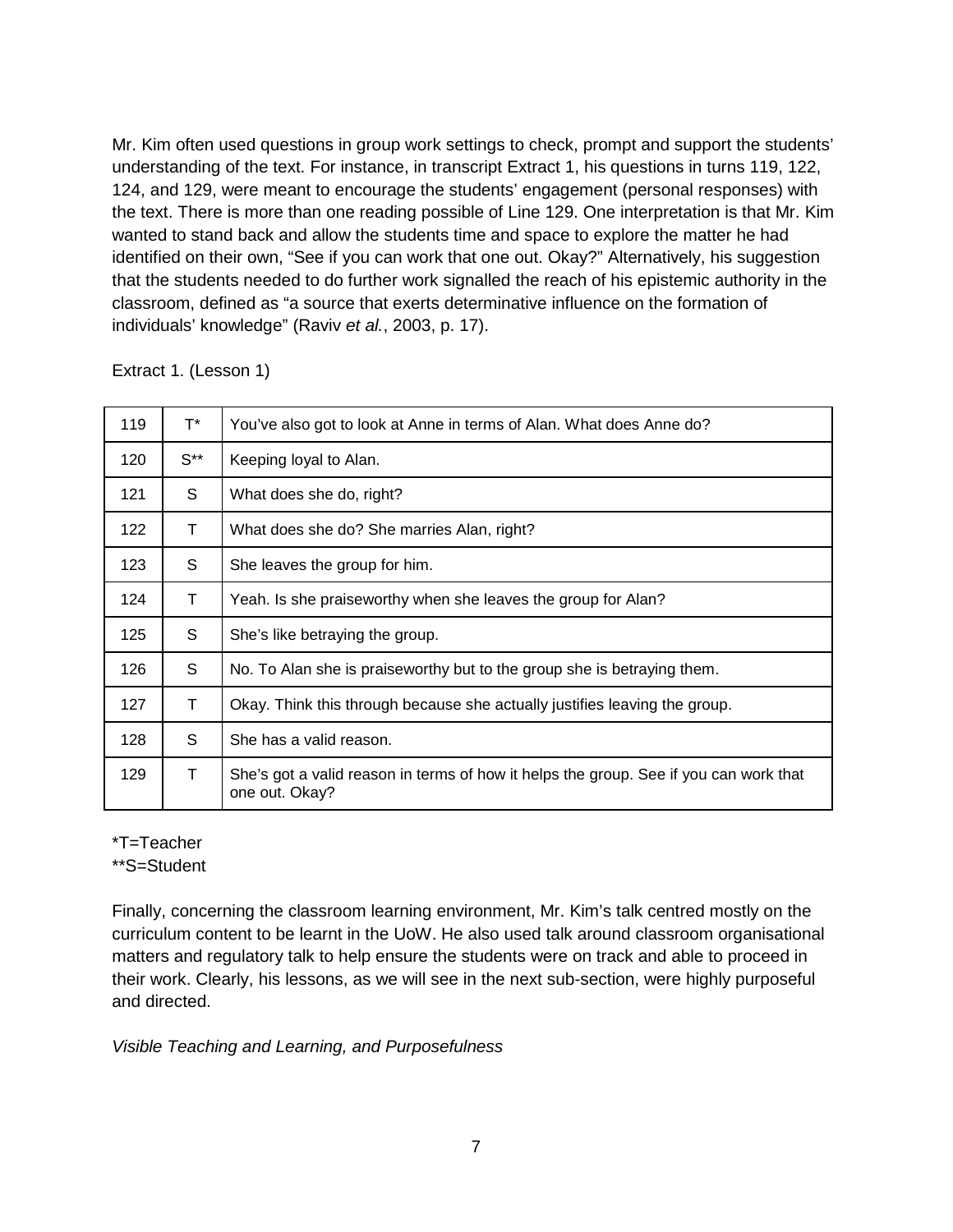According to John Hattie (2009) visible teaching and learning can make a great difference in levels of student learning and achievement. In particular, Hattie (2009) emphasizes the importance of the communication of explicit learning goals and performance standards to students as a key element of visible learning. In his words, "Learning intentions describe what it is we want students to learn in terms of the skills, knowledge, attitudes and values within any particular unit or lesson" (p. 162).

Following the statement of the learning goals for each lesson, Mr. Kim's approach was typically task-focussed in line with his curriculum talk orientation. For example, he would say to students that "we need to get [work] done quickly, to fit in the time frame, so this is what's going to happen". Such on-task focus exemplifies a very pragmatic concern to ensure that work was completed and content covered in the limited time allotted to the lesson.

Notably, Mr. Kim had definite performance standards in mind and provided examples of what he considered to be high-quality task completion. For example, following the first group presentation in Lesson 3, he endorsed and validated the students' work to the whole class by stating that "this group has done such a good job". Additionally, he suggested to students who had yet to present that they could draw on the endorsed presentation and they "may wish to fine-tune a little bit, and bring a version two to the party on Monday … why not learn from your peers". Further, in Lesson 4, Mr. Kim continued to endorse and validate the students' work when it agreed with his interpretations of the story. He showed approval of the students' comparison with the Sealand woman (a character in the story) with Hitler, a real-life historical figure. He also hinted there was more interpretative work needed to unpack this relationship but that was a matter for later.

It is useful at this point to know something about the underlying rationale for Mr. Kim's goalsetting, lesson sequencing and classroom management/teaching approaches. In a post-class interview following Lesson 2, he expressed his viewpoints concerning his students readiness and abilities in literature. In response to the question, "What were your learning goals for this particular lesson?", Mr. Kim responded:

The students don't quite know enough about how literature works yet. So, I'm gradually getting them to literature type thinking. Why does the writer put the message in? But I'm not expecting much in the presentation on this. But some of them have got ideas and the lights have gone on and I got some really good answers from them this morning.

For unspecified reasons, Mr. Kim did not think his students knew enough yet about the mechanics and disciplinarity ('how literature works' and 'literature type thinking') of literature, with its emphasis on interpretation and meaning-making. Consequently, he felt his job was to guide them gradually by asking relevant questions and setting his expectations accordingly. He also considered his approach had a positive effect with some members of the class.

#### *Knowledge Focus*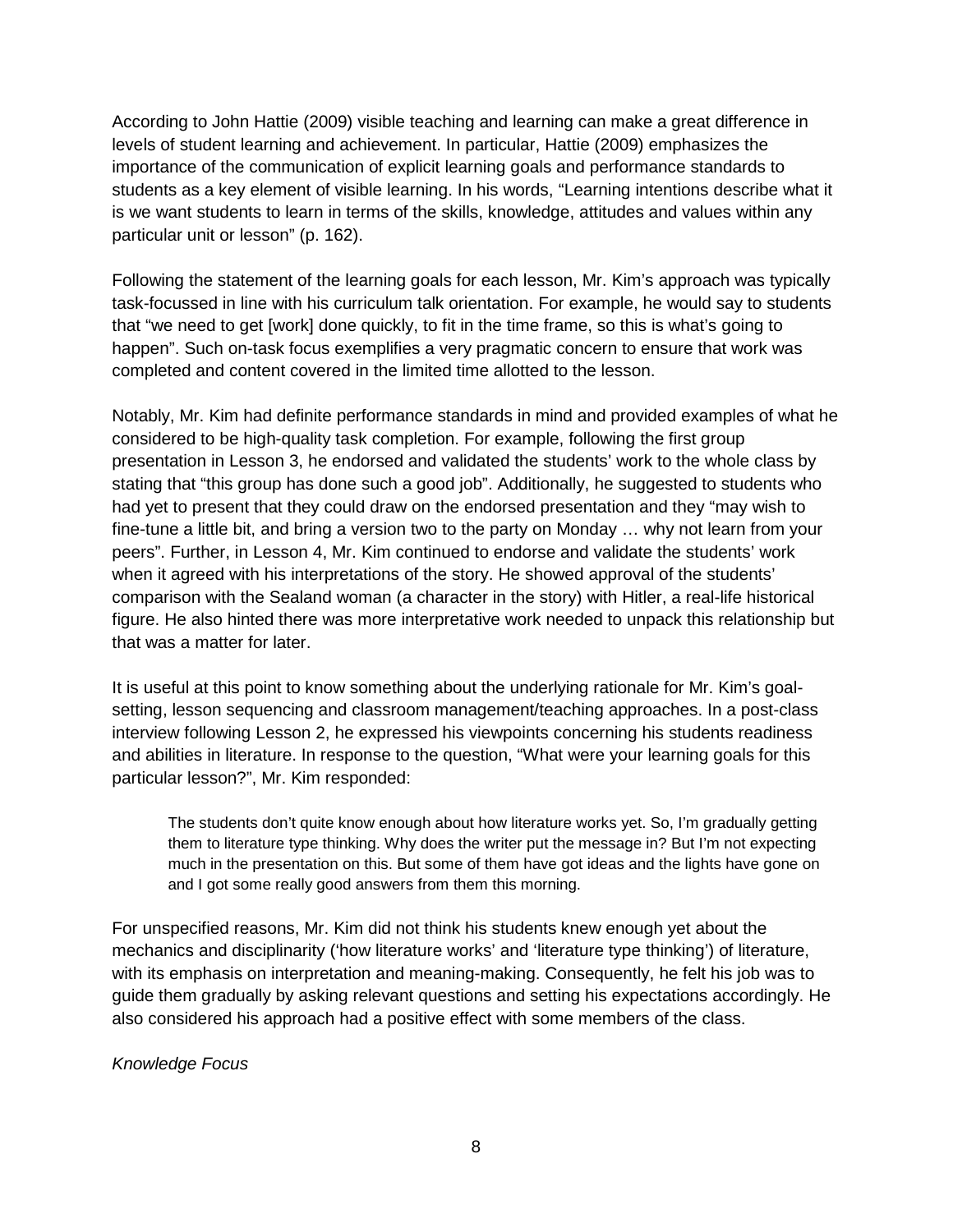One way of understanding the nature and quality of teaching and learning is to consider the content of the 'academic' work conducted in classrooms via the tasks and activities set and enacted (Doyle, 1983). Central to our larger study is a focus on the epistemic and cognitive dimensions of the knowledge work associated with instructional tasks (Authors, 2013b). In particular, doing knowledge work in the classroom entails understanding the knowledge focus of instructional tasks that are deployed in lessons, and building on Bloom *et al.* (1956), Krathwohl (2002), Tardy (2005), and Young (1982), a taxonomy of knowledge foci was developed to understand the range of knowledge that is brought into the classroom. As explained below and in Appendix 1, an examination of the knowledge foci in tasks and activities therefore allows us to determine how students experience the curriculum as it is presented in the classroom.

Our data show that the dominant knowledge foci of the UoW were: Factual, Hermeneutical, and Procedural Knowledge. We define, Factual Knowledge as propositional knowledge (e.g., dates, events, facts, names, definitions etc.) that is either true or false. In turn, we understand Procedural Knowledge in the context of our study as concerning 'how' someone undertakes and completes a task. This may involve knowing about particular methods, strategies or heuristics for understanding a text or generating specific knowledge claims. Finally, Hermeneutical Knowledge relates to the conventions, protocols, models of the interpretation of texts, images and other representations used in instruction. We provide further details and illustrations of these knowledge types in Extracts 2 and 3.

*Factual Knowledge:* Extract 2, is an example of how many of the facts discussed by Mr. Kim revolved around the setting, events, characters and themes in the story. Following the opening question in Turn 310, he established the importance of events and characters by adding further details in Turns 316, 318 and 320 to help draw out their significance, thematically.

| 310 |         | What does he do?                                                                                                                                                                                                                            |
|-----|---------|---------------------------------------------------------------------------------------------------------------------------------------------------------------------------------------------------------------------------------------------|
| 311 | S       | He attacks Gordon Strorm.                                                                                                                                                                                                                   |
| 312 | Τ       | He attacks Gordon Strorm. Why is this important? Why does he attack him?                                                                                                                                                                    |
| 313 | Ss      | Save Rosalind.                                                                                                                                                                                                                              |
| 314 |         | Yes.                                                                                                                                                                                                                                        |
| 315 | S.      | To protect her from                                                                                                                                                                                                                         |
| 316 |         | So, loves Rosalind, attacks Gordon Strorm to save her from                                                                                                                                                                                  |
| 317 | $Ss***$ | Harm.                                                                                                                                                                                                                                       |
| 318 | T.      | Harm. It doesn't do him any good. He gets jumped on, knocked unconscious and<br>thrown out. Which in a way is quite strange because I would've thought Gordon<br>Strorm, if he was as bad as the Fringes people are painted, would do what? |

#### Extract 2. (Lesson 2)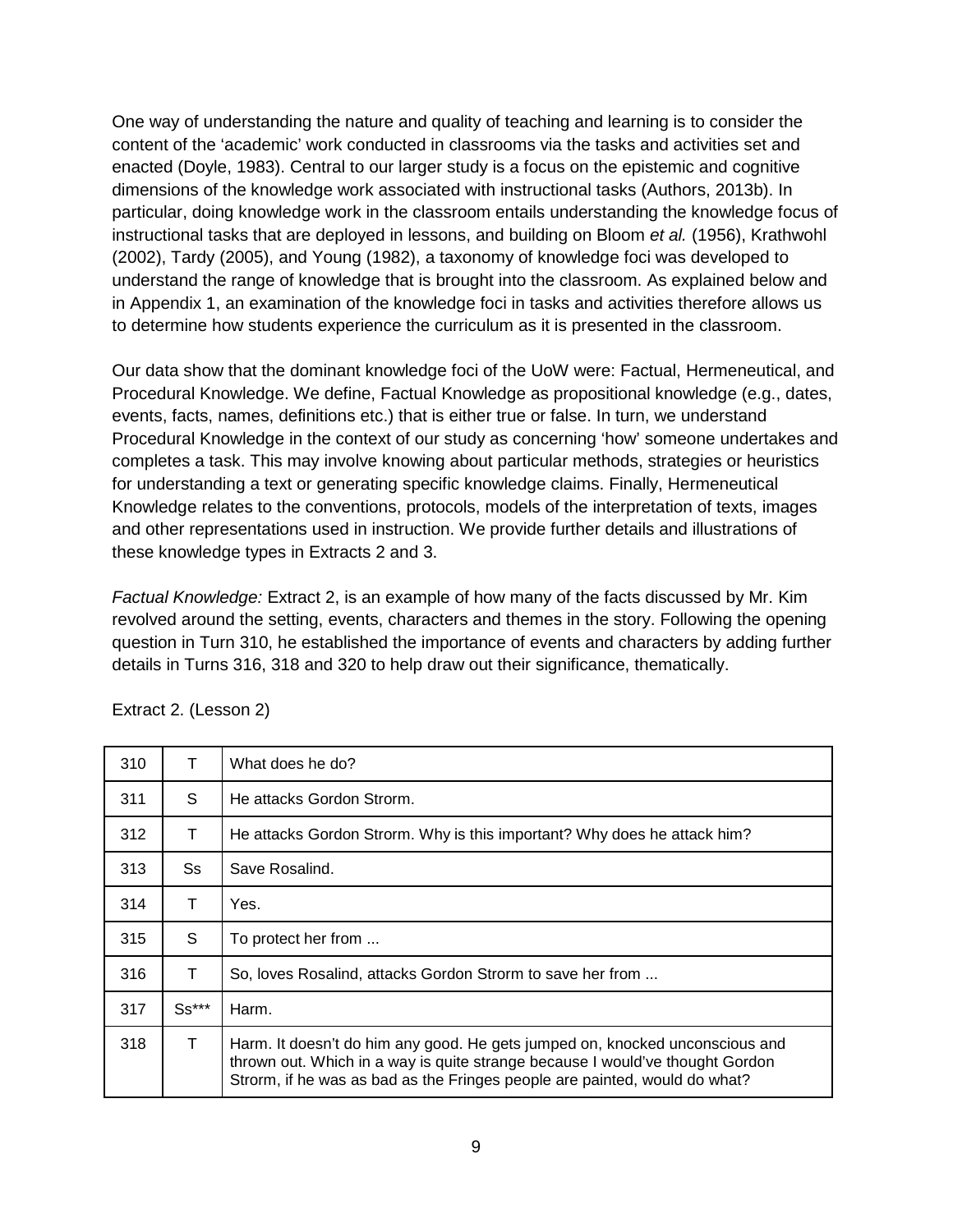| 319 |    | Kill him.                                                                                                                                   |
|-----|----|---------------------------------------------------------------------------------------------------------------------------------------------|
| 320 |    | Would kill him, because he's standing in the way of Gordon Strorm having his way<br>with Rosalind. Why doesn't he treat David more harshly? |
| 321 | Ss | He's his own nephew.                                                                                                                        |

\*\*\*Ss=Students

*Procedural Knowledge*: In the first two lessons, procedural knowledge featured strongly as Mr. Kim gave instructions and guidance on the specific requirements of task activities. For example, in lesson 2, he provided a series of questions for the students to think about in producing a summary after a group presentation on a key theme in the text:

Now these are the things to put down in the group summary …. This will be your overall conclusion. Why did the writer include that theme there? His message to the reader and his message about life in general. All right? What do we learn for instance about David's growing up process in the growing up theme—theme four? What do we learn about the change in our life through what David undergoes? Who do we think has the better handle on change? Old Jacob, Uncle Axel or the Sealand Woman. Ah, they are three very different views, okay?

*Hermeneutical Knowledge*: Typically, Mr. Kim used the context of facilitating small group discussion to add interpretative notes to previously-established facts. For instance, in Extract 3, he answered a student's question (Turn 263), to make connections to the real-world (Turn 268, "We dream of having a girl that's close to us, right"?) and added his own life-experiences (Turn 270, "And this is a mature Rosalind, as I've told you, I think girls get much more mature more quickly than boys") to extend the students' understanding of the text.

| 263 | S  | Is this part of David?                                                                                                                                                                                                                                                          |
|-----|----|---------------------------------------------------------------------------------------------------------------------------------------------------------------------------------------------------------------------------------------------------------------------------------|
| 264 | т  | Yeah, because if a girl does that for you, you are pretty privileged, right?                                                                                                                                                                                                    |
| 265 | S  | Yes.                                                                                                                                                                                                                                                                            |
| 266 | т  | I mean, this is soul stuff right?                                                                                                                                                                                                                                               |
| 267 | S  | Yup.                                                                                                                                                                                                                                                                            |
| 268 | T. | We dream of having a girl that's close to us, right? In terms of our minds. We're talking<br>about soul mate, for life stuff. So, basically, she's given her whole being to David,<br>because not they can be safe and secure in the new                                        |
| 269 | S  | And live happily ever after.                                                                                                                                                                                                                                                    |
| 270 | т  | Well, yeah. Actually, Wyndham's been accused of having very safe catastrophes, if<br>you've read the introduction. But still, it's valid. Because this is the final step of David's<br>growing up. And this is a mature Rosalind, as I've told you, I think girls get much more |

## Extract 3. (Lesson 1)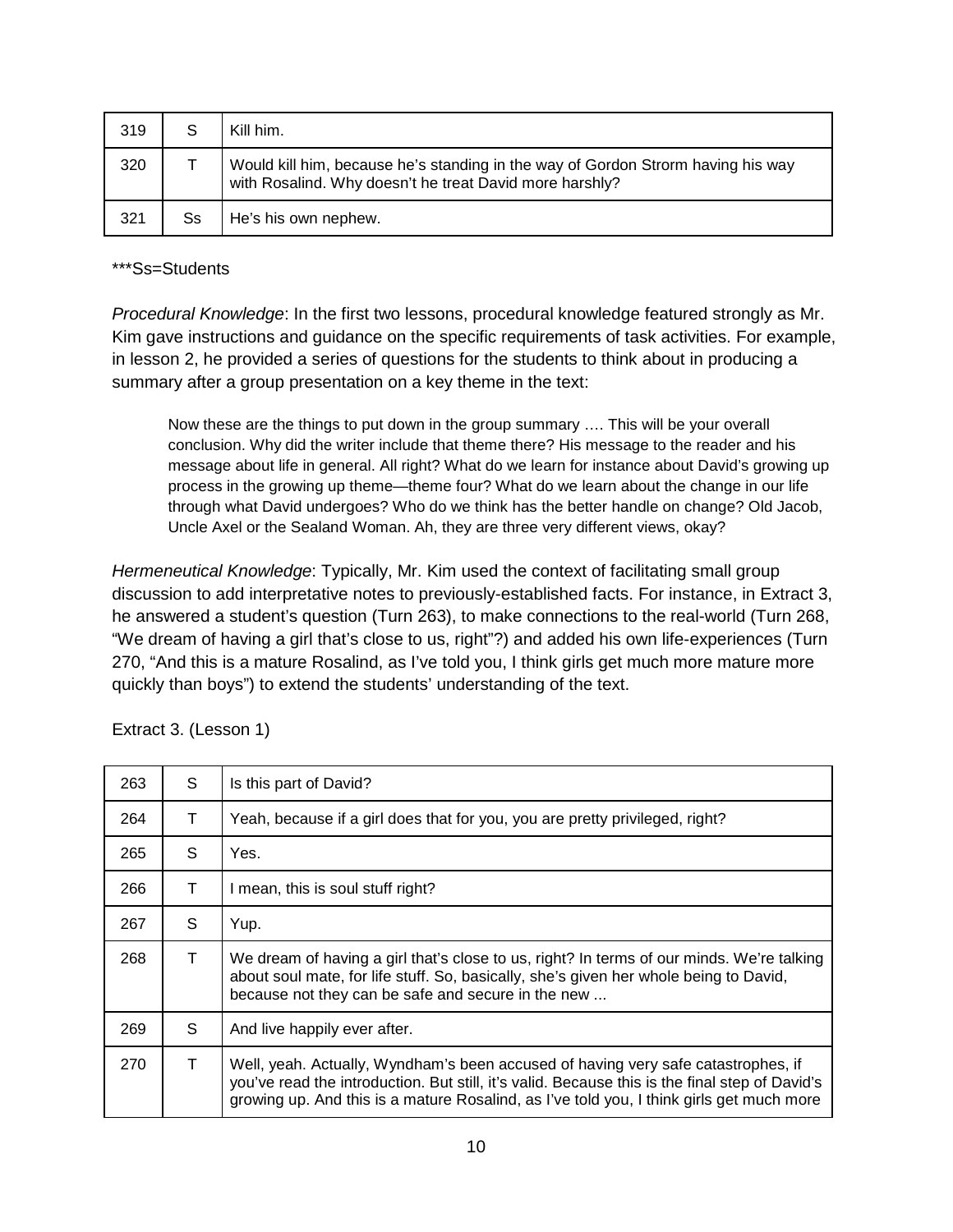| Rosalind, and that's the gift. |
|--------------------------------|
|--------------------------------|

#### *Instructional Practices*

We understand instructional practices as the planned and enacted means of accomplishing important instructional goals (Brophy, 2004; Hattie, 2009). These items can take many forms but each one is reflected in particular interactions that characterise the forms and purposes of teaching and learning in a classroom. For example, in interpreting, summarising and explaining the story, Mr. Kim provided examples of how the class could make meanings from the text. In Extract 4, he helped the students make inferences about a character based on the character's actions, and then linked them to themes by modeling his thought processes (Lines 107 and 110).

#### Extract 4. (Lesson 1)

| 104 | T. | Okay. The point is that we're looking at loyalty and heroism, you know what Uncle<br>Axel does to Alan, don't you? |
|-----|----|--------------------------------------------------------------------------------------------------------------------|
| 105 | S  | Kills him.                                                                                                         |
| 106 | S  | Shoots him.                                                                                                        |
| 107 | т  | He shoots him. Now what does that show you about Uncle Axel?                                                       |
| 108 | S  | Heroism?                                                                                                           |
| 109 | S  | No.                                                                                                                |
| 110 | T. | Well, like what? Well, I mean, you know what happened. To you, does that make him<br>a hero?                       |
| 111 | S  | Maybe, in a sense, he has helped the group.                                                                        |

Mr. Kim also modelled the use evidence in the text to support or substantiate a claim. In Extract 5, Turn 112, he provided an explanation of how the facts in a story were related to specific events within a context. The students, however, appeared to disagree and wanted to explore the interpretation further. Mr Kim skirted this in Turn 118, and redirected their attention to *his* explanation which he summarised in Turn 123.

Extract 5. (Lesson 2)

| 112 |  | Okay, you don't have to quote all of it. Just the most violent parts of her speech.<br>Because she's going against the whole thing. Remember why she's saying all this<br>because she has absolutely nowhere to go. The rules state third child, husband casts<br>her out. And in this society when the husband casts you out you're nothing. She's got<br>nowhere to go. Please note the outcome. We don't know whether she was murdered, |
|-----|--|--------------------------------------------------------------------------------------------------------------------------------------------------------------------------------------------------------------------------------------------------------------------------------------------------------------------------------------------------------------------------------------------------------------------------------------------|
|-----|--|--------------------------------------------------------------------------------------------------------------------------------------------------------------------------------------------------------------------------------------------------------------------------------------------------------------------------------------------------------------------------------------------------------------------------------------------|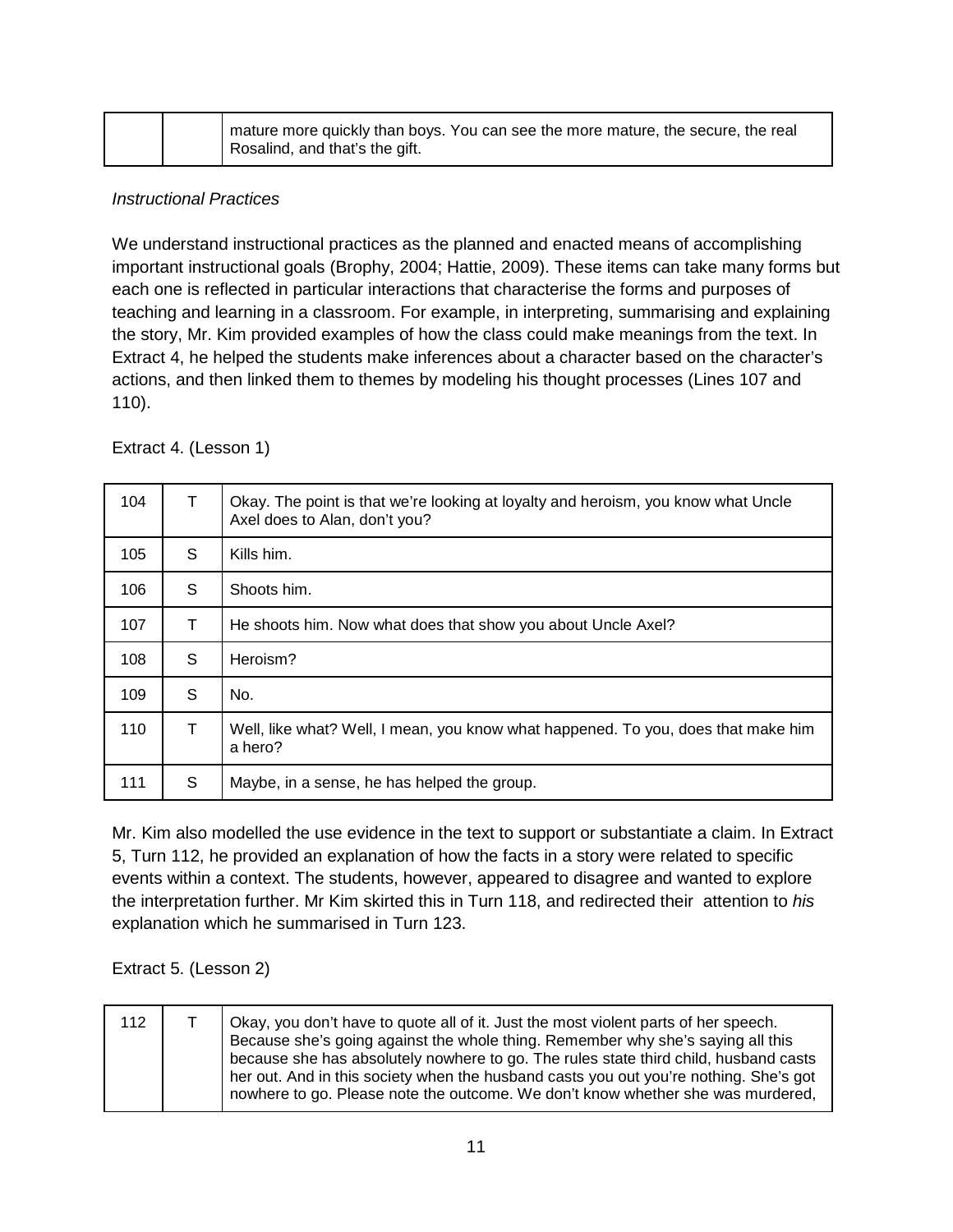|     |    | or whether she killed herself. It doesn't matter. She's dead and that's a violent act.<br>That's why she's in your section. You can speculate. Maybe she was murdered<br>because of what she said. The violent part of what she said. Maybe because her<br>views were incompatible with the rules, she was murdered. Or maybe she killed<br>herself because she had nowhere to go. |
|-----|----|------------------------------------------------------------------------------------------------------------------------------------------------------------------------------------------------------------------------------------------------------------------------------------------------------------------------------------------------------------------------------------|
| 113 | S  | But she wouldn't, isn't it?                                                                                                                                                                                                                                                                                                                                                        |
| 114 | T. | She would have prayed and then she would have killed herself.                                                                                                                                                                                                                                                                                                                      |
| 115 | S  | And she also said to Emily, you are the only person I can turn to                                                                                                                                                                                                                                                                                                                  |
| 116 | S  | But I thought the sister had other siblings?                                                                                                                                                                                                                                                                                                                                       |
| 117 | S  | They had other children                                                                                                                                                                                                                                                                                                                                                            |
| 118 | T  | Anyway, she turned, why did she turn to David's mother?                                                                                                                                                                                                                                                                                                                            |
| 119 | S  | She was desperate, and she needed help                                                                                                                                                                                                                                                                                                                                             |
| 120 | S  | Because she was unaware                                                                                                                                                                                                                                                                                                                                                            |
| 121 | Τ  | What did she want to do, in fact?                                                                                                                                                                                                                                                                                                                                                  |
| 122 | S  | She wanted to swap babies, she wanted to swap Petra for her baby.                                                                                                                                                                                                                                                                                                                  |
| 123 | T. | She wanted to swap babies for the inspection right? I mean, that's desperate<br>measures and of course she's torn, but she must defer to her husband, because that's<br>what that society does, you don't go against your husband in this society. She goes<br>along with her husband.                                                                                             |

Overall, it is worth noting that Mr. Kim's teaching and content coverage was aimed quite specifically in preparing the class for a final literature test where the students had to respond to questions requiring both literal and accurate comprehension, and personal responses to the text. In response to his assessment practices, Mr. Kim strongly believed that assessment prepares students for the examinations, especially the high-stakes GCE 'O'-level examination at the end of Secondary 4. Even the test format and difficulty are aligned to the 'O'-level examination to ensure students are aware of the summative nature of the high-stakes test.

## **Discussion and Implications**

Set against the background of a decline in popularity in literature studies, our findings from a case of a teacher in a Secondary school in Singapore teaching a Unit of Work based on Wyndham's futuristic novel, *The Chrysalids*, illustrate a particular instructional style and pedagogic rationale.

In brief, Mr. Kim was purposeful and pragmatic. His approach was mostly teacher and teaching focussed and organised around content coverage and task completion. This is evident through the extracts of classroom talk above where the social order in which educational activities takes place is displayed giving them structure and significance (Luke, Freebody, Cazden & Lin, 2004).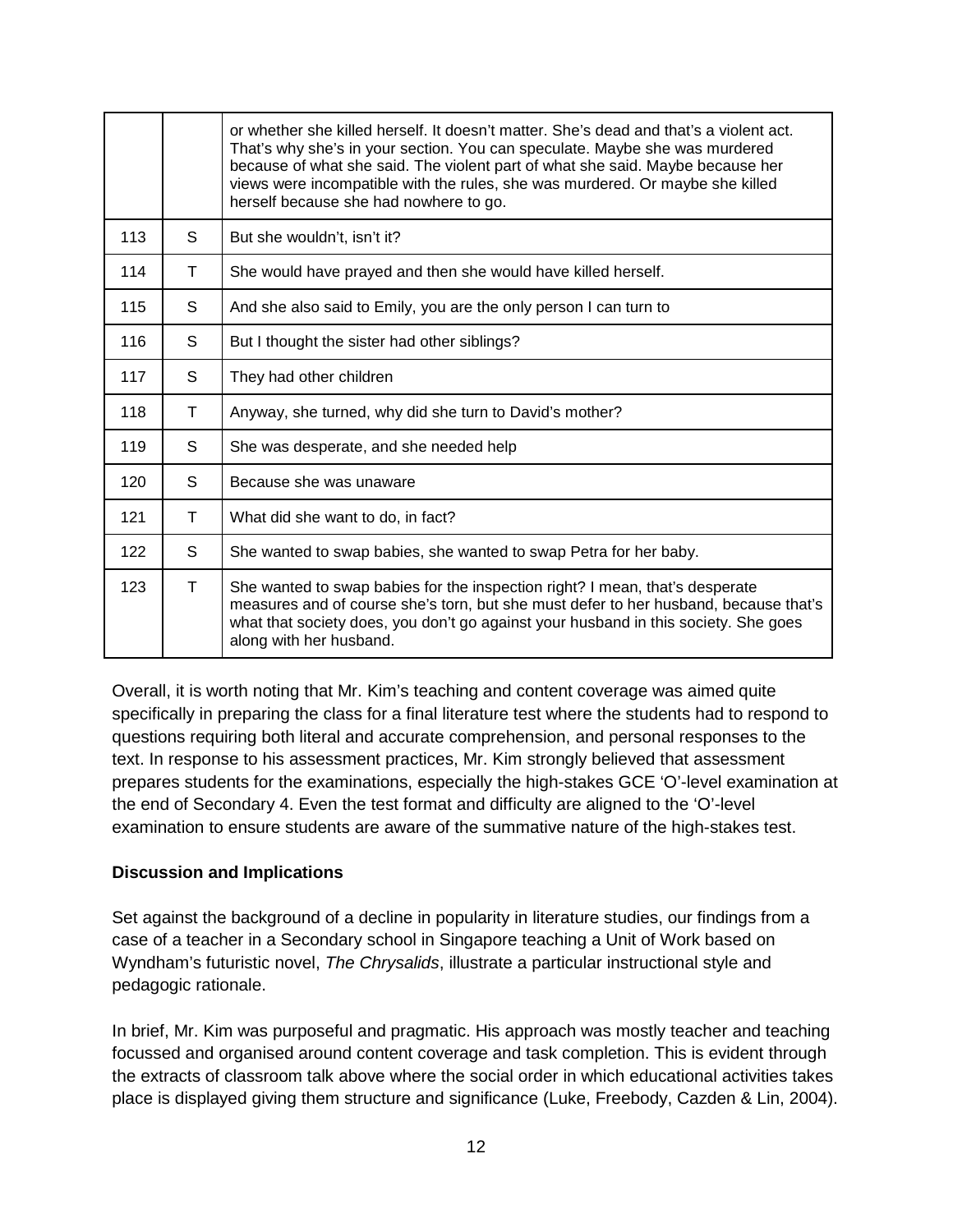In short, the organisation of classroom talk revolved specifically around Mr. Kim's instructional choices.

Under these circumstances, Mr. Kim's lessons featured instruction-giving, establishing the facts and adding his own interpretative notes to illustrate and extend the students' understanding of the text 'as text' (Loh, 2012, p. 229). He also made conceptual and temporal connections between new and prior learning and knowledge, monitored the students' performance closely, edited and corrected ideas, validated, evaluated and modelled how to make and support meanings from the text.

Overall, we can explain these practices in two broad ways: First, Mr. Kim was no doubt very mindful of the need to prepare the class not only for a forthcoming assessment, but also the high-stakes pen-and-paper literature examination at the end of the following year. This puts a non-trivial constraint on the instructional agency for a teacher such as Mr. Kim as he had to attend to institutional requirements – to prepare students for high-stakes testing – more than the disciplinary intentions of the literature curriculum. Second, he believed his students "... don't quite know how literature works yet" and it was his task and responsibility to nurture and grow in them "literature type thinking" (Extract 5). Clearly, a teacher's personal beliefs and assumptions about the students he or she teaches are fundamental to instructional practices (e.g., modes of interaction, selection of materials and issues to raise) and the discipline as a whole (Lewis & Dockter, 2011; Loh, Yeo, & Liew, 2013b), that is, how it is projected, taught and perceived.

Indeed, when we consider how Mr. Kim mobilised the classroom learning environment, his UoW and teaching approaches appear familiar, principled, responsible and justifiable given the requirements of Secondary schooling in Singapore. But are there any consequences of adopting one instructional approach to teaching literature over others? In what follows, we consider the implications of our findings in terms of 'opportunity costs', a term we borrow from the business world relating to lost benefits or missed opportunities in the context of offering choices and decision-making for oneself and others.

## *Opportunity Costs*

There were four main areas where Mr. Kim's instructional choice-making influenced the students' learning. First, when a teacher conducts most of the interpretative work in the classroom and the mastery of facts is a key skill for development, it is likely that knowledge will be conveyed or presented as true and non-contestable from a fixed epistemic standpoint—the teacher's. In Mr. Kim's UoW, we see little deliberation or critique of the text emanating from the class members. Our view is that the prevalence and tenacity of teacher-dominated discourse and instructional patterns have a persistent and daunting reality in literature classrooms. They effectively restrict or deny altogether access to broader literature disciplinary interactions and the very subject-based 'thinking' Mr. Kim's hoped to nurture and inspire over time.

Second and concomitantly, when there is a set and pre-planned scheme of work, there can be a resulting lack of variation in classroom practices. For example, we have scant evidence to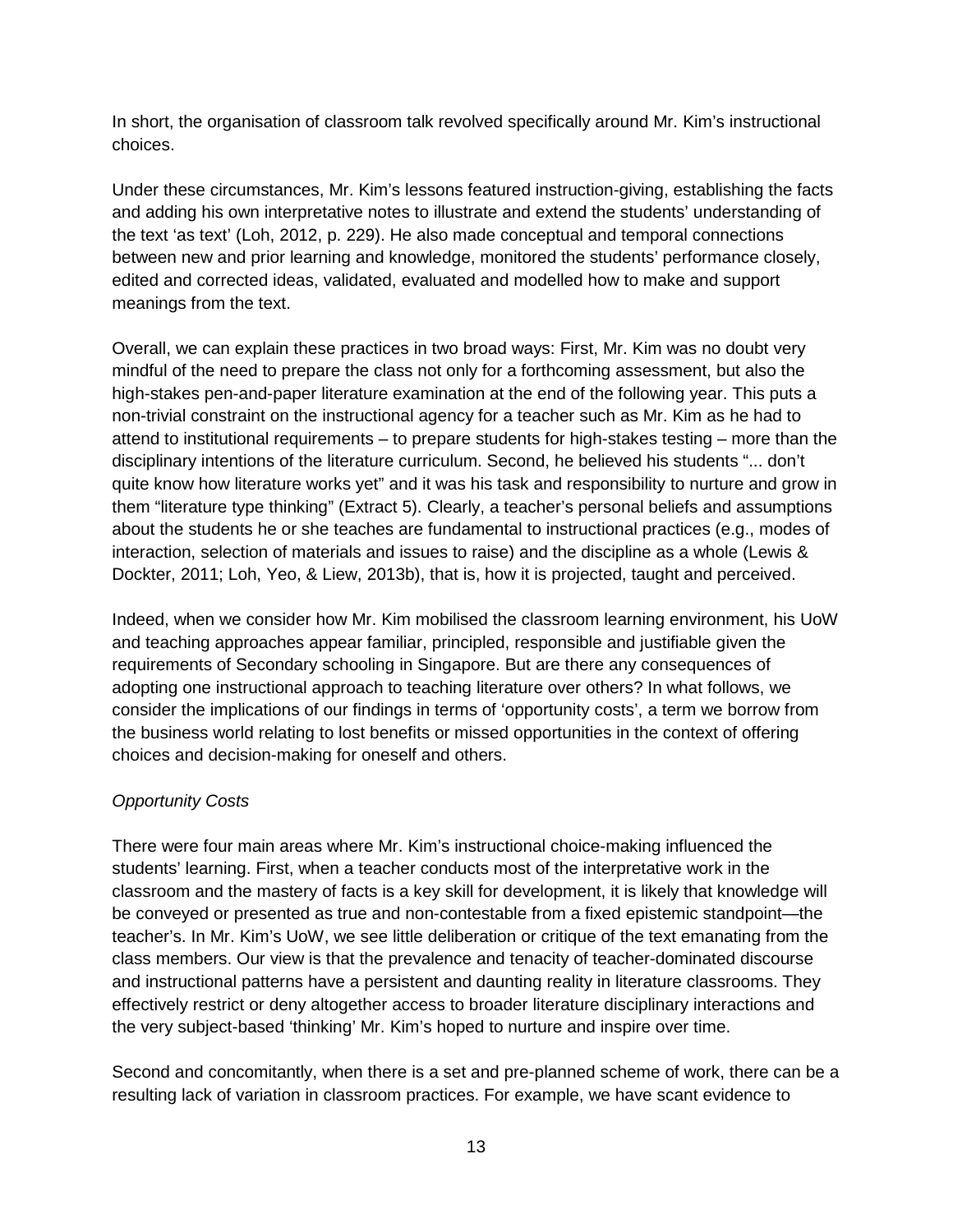demonstrate instructional flexibility (Gholami & Husu, 2010) across the UoW. We contend, therefore, that Mr. Kim's curriculum coverage left him (and his students) with little room for movement.

Of course, some timings could have been adjusted on a piecemeal basis, but ultimately, successful task completion usually guarantees high activity levels and output, not quality learning outcomes necessarily. While Mr. Kim provided much procedural support before and during task enactment, there was little guidance on alternative solutions, strategies or options to aid the students' work. There also seemed to be limited options for approaching tasks in multiple ways. And as a consequence, the students had restricted opportunities to direct their own learning and to think independently.

Third, when teachers focus primarily on students' achievement within certain parameters, there can be a tendency to focus on pre-identified performances of ability or understanding. For example, Mr. Kim was not expecting much from the students in their presentations. Yet, we might propose, more ambitiously, that a different learning 'performance' would be the number and type of *questions* the students asked each other and the teacher. An emerging and growing inquiry approach could perhaps better foster the cognitive skills mentioned by Ng (2013).

Fourth, while the knowledge of facts and procedures is important, there seemed to be less emphasis in Mr. Kim's lessons on the development of the disciplinary perspectives that are arguably central in the Singapore literature curriculum. For example, such academic attributes include: identifying with creativity, thinking, organisational skill, independence, directness, persuasiveness, feeling, maturity, sensitivity, balance, making ideas and connections explicit, genuineness, and knowing what counts as relevant (Kramer-Dahl, 1999).

## **Conclusion**

There are some obvious limitations in the present study based as it is on time-bound, crosssectional data that was focussed mainly on the teacher's instruction and interpretations. First, we only collected one Unit of Work from a single teacher. Therefore, we were (and still are) working with a restricted context with little knowledge of Mr. Kim's teaching and specific reasoning on certain matters throughout the academic year. As we do not focus on students' work in the present paper, we do not know, for example, to what extent the students were able to make their study of Wyndham's, *Chrysalids,* personally meaningful and their capability to connect to wider social and cultural issues nationally and globally. We are also unsure about how or whether Mr. Kim negotiated between different discourses and cultural traditions. And we do not know if the students saw themselves differently as a consequence of reading the text. As our understandings are both methodologically and interpretively incomplete, It would be useful, then, to conduct further research of a longitudinal nature across several research sites where multiple interventions in literature pedagogy are conducted and studied across the secondary school years (cf. Poon, 2006).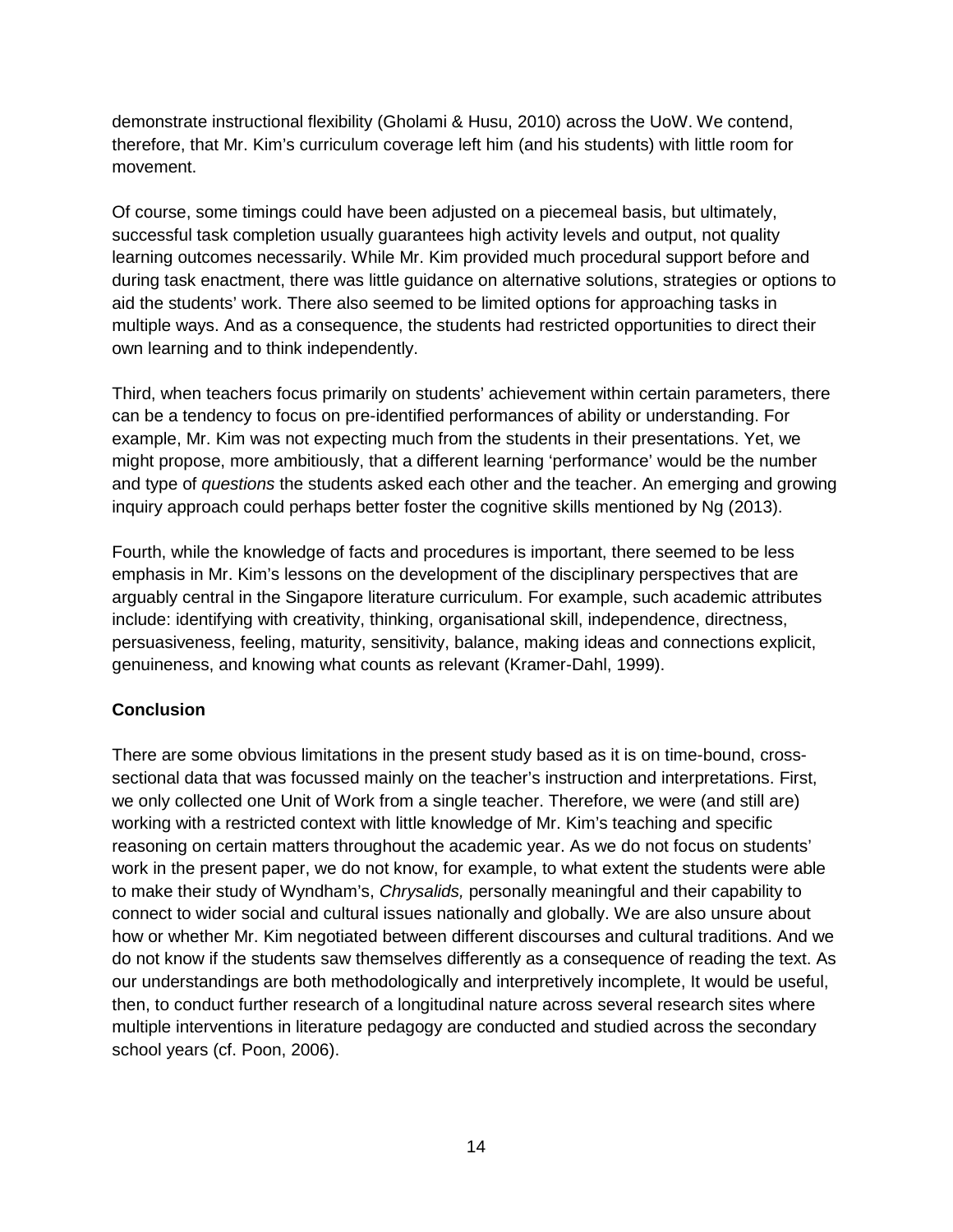However, within the specific context of a Unit of Work in literature with Secondary-level students in Singapore, our study findings suggest that the teacher taught in a distinctive teacher-led manner for particular reasons. Essentially, his organisation of the class and tasks revolved around his planned and enacted instructional choices. Within the scope of our coding, these decisions, we believe, influenced the ways in which the students directly experienced the curriculum. While Mr. Kim was pragmatic and purposeful in his curriculum coverage, the issue of whether more could have been done to probe and problematise issues in the study text from various disciplinary perspectives remains open (cf. Poon, 2006). In this respect, Poon (2007) has argued convincingly that instead of approaching literature through the cultivation of certain skills and the division of the text into key areas of study like plot, theme, character and so on, curriculum coverage could also include constructing certain critical perspectives: Who has a voice? Who speaks? Who gets silenced? etc. If this were the case, perhaps Mr. Kim's class would have looked and felt different especially when viewed through a different set of theoretical and methodological lenses that position literary studies more broadly within the humanities.

### **Acknowledgements**

This article uses data from the research project, 'xxx' (number XXX/XX XX) funded by 'xxx'. The ideas expressed are the authors' and do not necessarily represent those of the funding agency or the participants.

### **References**

Alexander, R. (2008). *Essays on pedagogy*. London: Routledge.

- Barnes, D. R. (1976). *From communication to curriculum*. Harmondsworth: Penguin.
- Bloom, B. S., Engelhart, M. D., Furst, E. J., Hill, W. H. & Krathwohl, D. R. (1956). *Taxonomy of educational objectives: The classification of educational goals. Handbook 1: Cognitive domain*. New York: David McKay.
- Brophy, J. E. (2004). *Motivating students to learn* (2nd ed.). Mahwah, NJ: Lawrence Erlbaum Associates.
- Cheng, F. O. Y. (2013). ICT-infused learning in a literature classroom: Lessons from a "neighbourhood school". In C. E. Loh, D. Yeo, & W. M. Liew (Eds.), *Teaching literature in Singapore secondary schools* (pp. 81-89). Singapore: Pearson.
- Choo, S. S. (2011). On literature's use(ful/less)ness: Reconceptualizing the literature curriculum in the age of globalisation. *Journal of Curriculum Studies, 43*(1), 47-67.
- Choo, S. S. (2014). Towards a transnational model of critical values education: The case for literature education in Singapore. *Asia Pacific Journal of Education.* DOI: 10.1080/02188791.2014.922051
- Doyle, W. (1983). Academic work. *Educational Researcher, 53*(2), 159-199.
- Erickson, F., & Mohatt, G. (1982). Cultural organization of participation structures in two classrooms of Indian students. In G. D. Spindler (Ed.), *Doing the ethnography of schooling: Educational anthropology in action* (pp. 132-174). New York: Holt, Rinehart & Winston.
- Freebody, P. R. (2003). *Qualitative research in education: Interaction and practice*. London: Sage.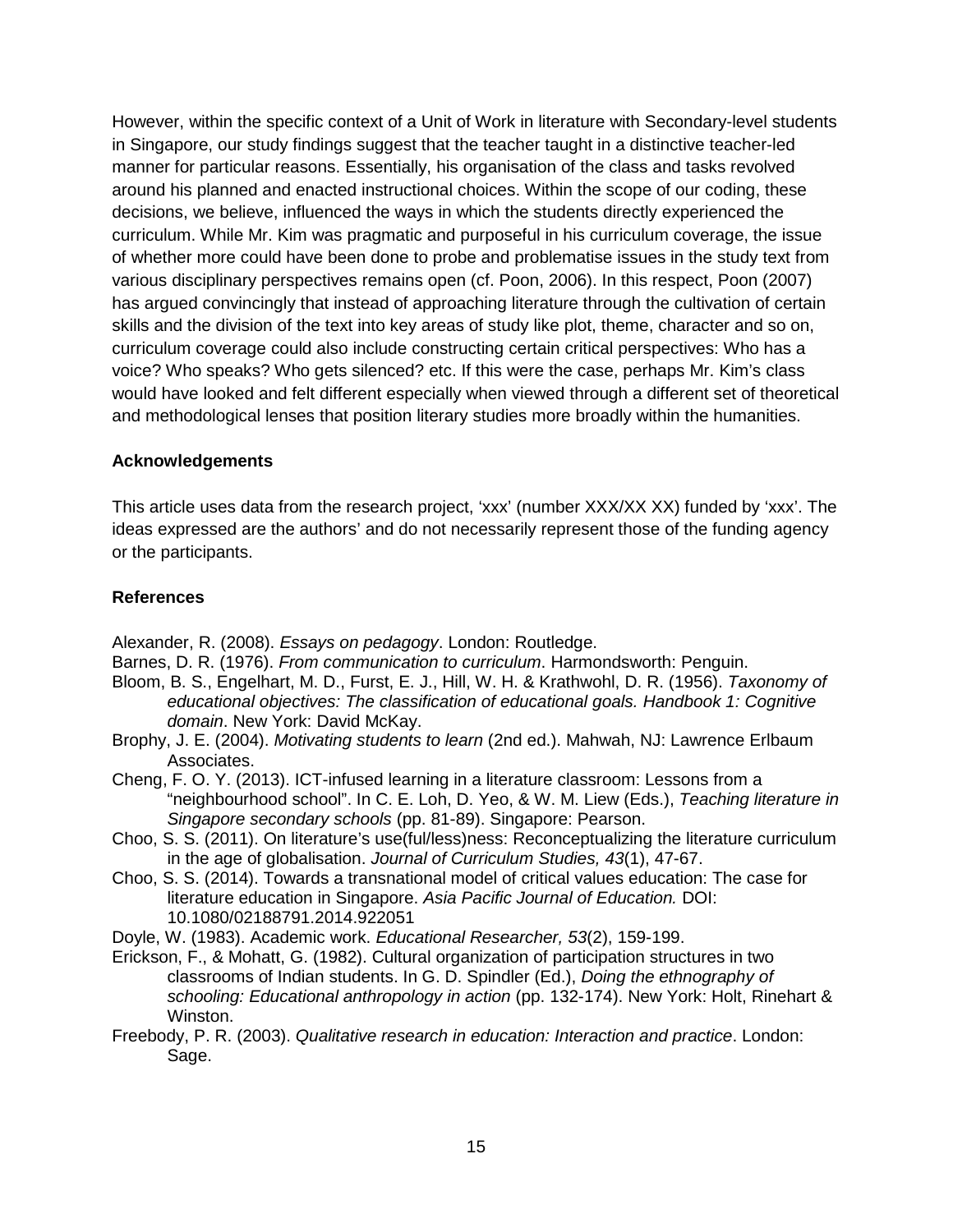- Gholami, K. & Husu, J. (2010). How do teachers reason about their practice? Representing the epistemic nature of teachers' practical knowledge. *Teaching and Teacher Education, 26*(8), 1520-1529.
- Gore, J. M., Griffiths, T., & Ladwig, J. G. (2004). Towards better teaching: Productive pedagogy as a framework for teacher education. *Teaching and Teacher Education, 20*, 375-387.
- Hattie, J. A. C. (2009). *Visible learning: A synthesis of over 800 meta-analyses relating to achievement.* Oxford: Routledge.
- Henry, J. (2013). A school-wide approach to implementing literature in a neighbourhood school. In C. E. Loh, D. Yeo, & W. M. Liew (Eds.), *Teaching literature in Singapore secondary schools* (pp. 42-54). Singapore: Pearson.
- Hitchcock, G., & Hughes, D. (1995). *Research and the teacher: A qualitative introduction to school-based research* (2nd ed.). London and New York: Routledge.

Authors (2010).

Authors (2013a).

Authors (2013b).

- Kramer-Dahl, A. (1999). The 'slender technique' of reproducing educational disadvantage: The discourse of English literature examiners' reports. *Journal of Intercultural Studies, 20*(2), 125-148.
- Krathwohl, D. R. (2002). A revision of Bloom's Taxonomy: An overview. *Theory into Practice*, *41*(2), 212-218.
- Lewis, C., & Dockter, J. (2011). Reading literature in secondary school: Disciplinary discourses in global times. In S. A. Wolf, K. Coats, P. Enciso & C. A. Jenkins (Eds.), *Handbook of research on children's and young adult literature* (pp. 76-91). New York and London: Routledge.
- Liew, W. M. (2012). Valuing the value(s) of literature. *Commentary: A Portrait of the arts in Singapore, 21*, 57-71. Singapore: The National University of Singapore Society.
- Liew, W. M. (2013). Teaching literature through and beyond national education. In C. E. Loh, D. Yeo, & W. M. Liew (Eds.), *Teaching literature in Singapore secondary schools* (pp. 176- 190). Singapore: Pearson.
- Loh, C. E. (2009). Reading the world: Reconceptualizing reading multicultural literature in the English language arts classroom in a global world. *Changing English, 16*(3), 287-299.
- Loh, C. E. (2012). Global and national imagining: Deparochialising the IBDP English A1 curriculum. *Changing English, 19*(2), 221-235.
- Loh, C. E., Yeo, D., & Liew, W. M. (Eds.). (2013a). *Teaching literature in Singapore secondary schools*. Singapore: Pearson.
- Loh, C. E., Yeo, D., & Liew, W. M. (Eds.). (2013b). Introduction. In C. E. Loh, D. Yeo, & W. M. Liew (Eds.), *Teaching literature in Singapore secondary schools* (pp. 1-5). Singapore: Pearson.
- Luke, A., Freebody, P., Cazden, C. B., & Lin, A. (2004). *A coding manual for the analysis of classroom discourse in Singapore schools*. Singapore: Centre for Research in Pedagogy and Practice, National Institute of Education, Nanyang Technological University. Unpublished Technical Paper.
- Mehan, H. (1978). *Structuring school structure*. Harvard Educational Review, *1*, 32-64.
- Mehan. H. (1979). *Learning lessons*. Cambridge, MA: Harvard University Press.
- Mercer, N., & Littleton, K. (2007). *Dialogue and the development of children's thinking: A sociocultural approach*. London: Routledge.
- Ministry of Education, Singapore. (2013). *Literature in English: Teaching syllabus 2013 lower and upper secondary.* Singapore: Ministry of Education, Singapore.
- Newmann, F. M., & Associates (1996). *Authentic achievement: Restructuring schools for intellectual quality*. San Francisco: Jossey-Bass.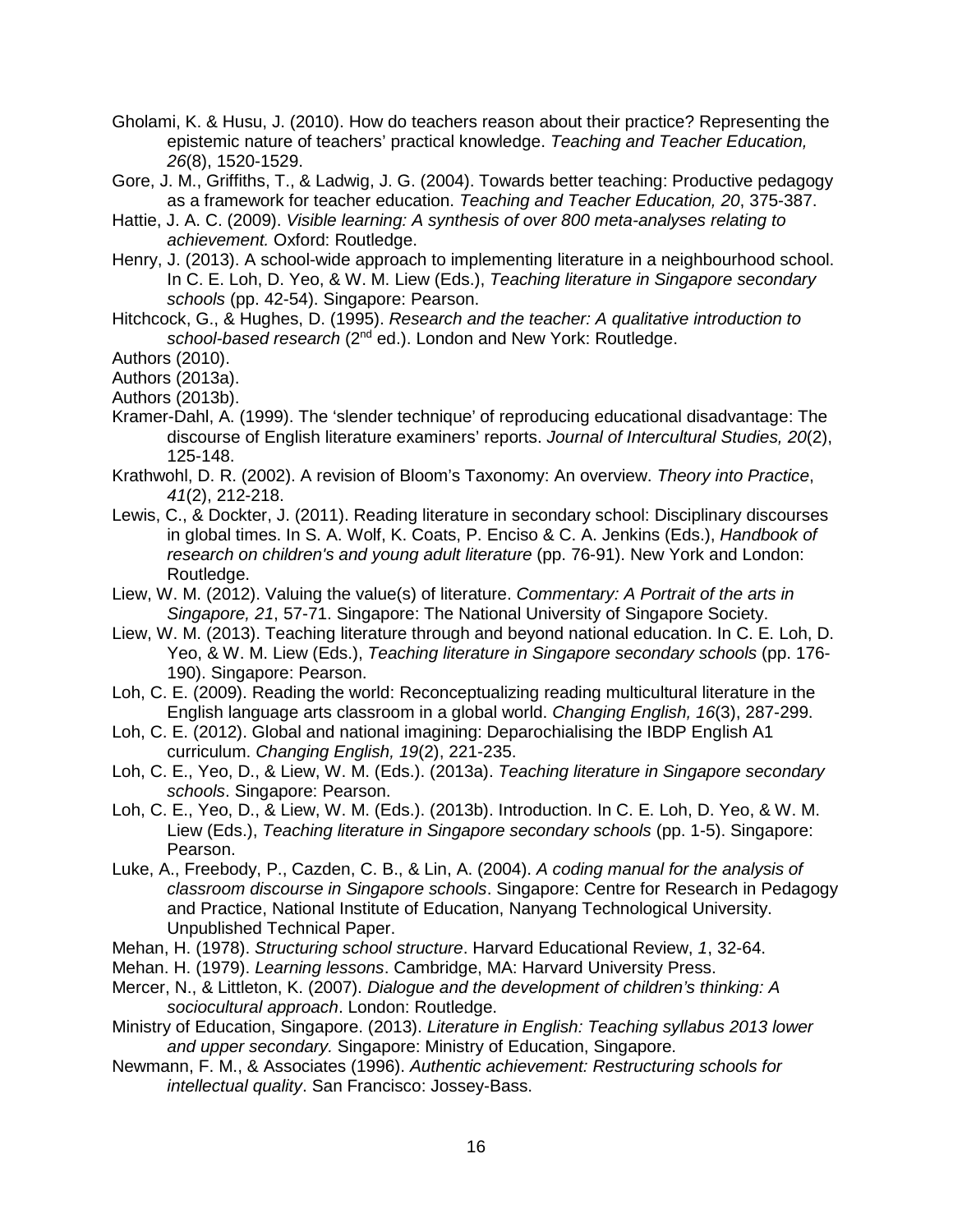- Ng, J. (2013, 3 March 2013). Reigniting the spark of literature. *The Sunday Times (Think, p. 42).* Singapore: Singapore Press Holdings Ltd.
- Phillips, S. U. (1972). Participant structures and communicative competency: Warm Springs children in community and classroom. In C. B. Cazden, V. P. John, & D. Hymes (Eds.), *Functions of language in the classroom* (pp. 370-394). New York: Columbia Teachers Press.
- Poon, A. M. C. (2006). *Curricula coherence in the teaching of literature at the upper secondary levels. Final research report for project no. CRP 4/05 PMC.* Singapore: Centre for Research in Pedagogy and Practice, National Institute of Education, Nanyang Technological University.
- Poon, A. M. C. (2007). The politics of pragmatism: Some issues in the teaching of literature in Singapore. *Changing English, 14*(1), 51-59.
- Poon, A. M. C. (2010). Constructing the cosmopolitan subject: Teaching secondary literature in Singapore. *Asia Pacific Journal of Education, 30*(1), 31-41.
- Poon, A. M. C. (2013). Foreword. In C. E. Loh, D. Yeo & W. M. Liew (Eds.), *Teaching literature in Singapore secondary schools* (pp. iii-iv). Singapore: Pearson.
- Raviv, A., Bar-tal, D., Raviv, A., Biran, B., & Sela, Z. (2003). Teacher's epistemic authority: Perceptions of students and teachers. *Social Psychology of Education, 6*(1), 17-42.
- Singh, K. (1999). Literature in the Singapore classroom: Challenges for the future. In S. H. Chua, & W. P. Chin (Eds.), *Localising pedagogy: Teaching literature in Singapore* (pp. 62-67). Singapore: National Institute of Education, Nanyang Technological University Press.
- Stein, M., & Lane, S. (1996). Instructional tasks and the development of student capacity to think and reason: An analysis of the relationship between teaching and learning in a reform mathematics project. *Educational Research and Evaluation, 2*, 50-80.
- Tardy, C. M. (2005). "It's like a story": Rhetorical knowledge development in advanced academic literacy. *Journal of English for Academic Purposes, 4*(4), 325-328.
- Wyndham, J. (1955). *The chrysalids.* London: Michael Joseph.
- Young, R. E. (1982). Critical theory, curriculum and teaching. *Discourse: Studies in the Cultural Politics of Education, 3*(1), 22-39.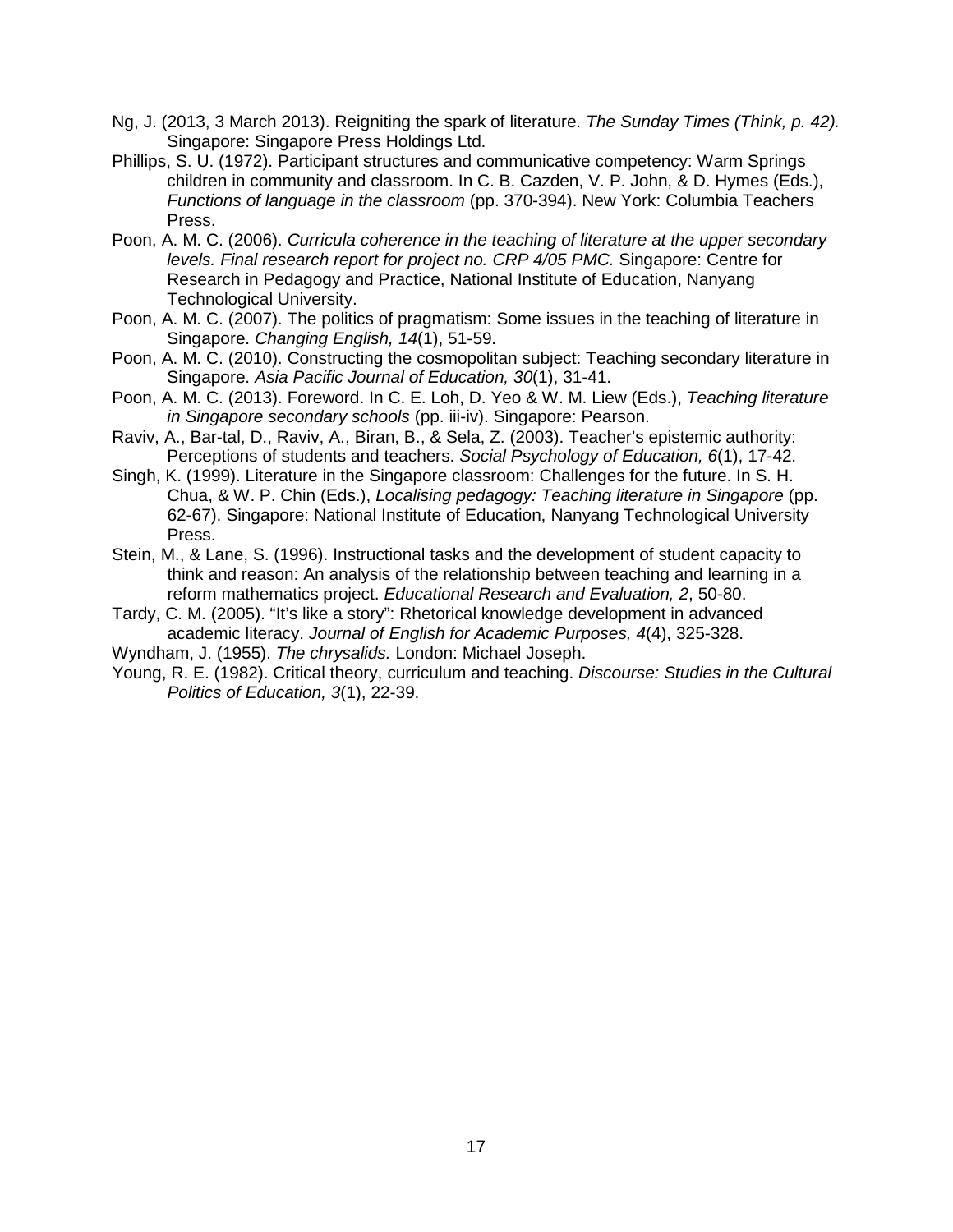## **Appendix 1: Singapore Pedagogy Coding Scheme 2**

The Singapore Pedagogy Coding Scheme 2 (SCS2) was adapted and redeveloped based on the Singapore Pedagogy Coding Scheme for classroom knowledge discourse (Luke, Freebody, Cazden, & Lin, 2004; Luke, Cazden, Freebody, & Lin, 2004).

SCS2 was primarily based on the teaching and school reform literature drawing on normative models from instructional psychology, cognitive theory and instructional/pedagogical research (Authors, 2010). In general terms, SCS2 reliably captured the instructional order in classrooms: teacher goals and standards of understanding/performance; the design of assessment and instructional tasks, the social organization of lessons (the participation structure), the pattern of instructional activity, the use of classroom resources, the classroom learning environment, classroom management, and classroom talk. Above all, it focused on the intellectual quality of the knowledge work reflected in teacher tasks and student work, as well as in classroom talk.

SCS2 facilitated coding of each lesson in 3-minute intervals. The decision to code every 3 minutes was made on a number of methodological and practical reasons, including the need to code the temporal development of knowledge work within and across lessons, and considerations of the cognitive load on trained coders (Authors, 2010). The following table describes the indicators that are relevant to this article.

| <b>Indicator Focus</b>        | <b>Description</b>                                             |
|-------------------------------|----------------------------------------------------------------|
| Lesson Topics/Objectives/     | Describes whether the teacher explicitly states the lesson     |
| Recapitulation                | topic, learning objective/s and the rationale for the same as  |
| (36 variables)                | well as the mode of articulation.                              |
| Instructional Activities (IA) | Describes the common instructional activities in the           |
| (36 variables)                | classroom such as the teacher's exposition, IRE sequences,     |
|                               | students' presentations and demonstrations of                  |
|                               | understanding, pair/group work, drill and practice etc.        |
| <b>Teacher Communication</b>  | Describes teacher talk to individual students, and in group,   |
| (6 variables)                 | or whole class contexts. Teacher communication may vary        |
|                               | from the dominant curriculum talk focused on content and       |
|                               | skills to talk of an organisational, or regulatory nature with |
|                               | occasional downtime and digressions (non-curriculum talk).     |
| <b>Activity Type</b>          | Describes the type of activities done in class, outside the    |
| (9 variables)                 | classroom; or undertaken based on instruction/s given by       |
|                               | the teacher. These include classwork, homework, tests and      |
|                               | assessments that constitute key indicators of the social       |
|                               | organization of the classroom.                                 |
| <b>Checking Background</b>    | Describes whether the teacher checks for prior knowledge       |
| Knowledge                     | i.e. the knowledge students already possess through their      |
| (3 variables)                 | past experiences. It is always teacher-initiated and may       |
|                               | serve to activate students' underlying cognitive schema or     |
|                               | simply help to check what students already "know".             |
| <b>Whole Class Discussion</b> | Describes the social organization of classroom talk in whole   |
| Interactions                  | class discussions. It includes explicit teacher instruction of |

### **SCS2: Indicator Descriptions**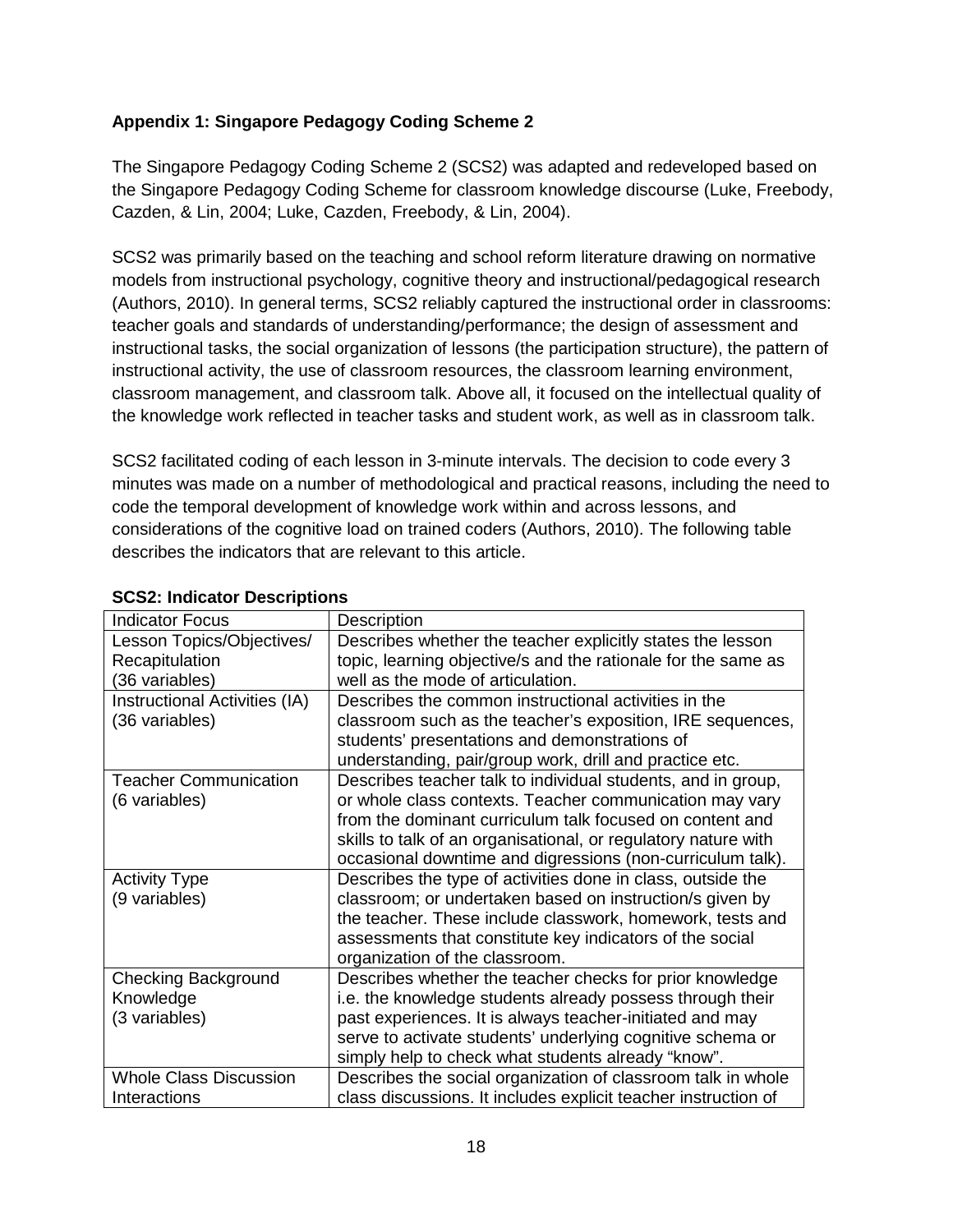| (7 variables)                                    | social norms/protocols as well as instructions in "strategic<br>questioning" and "understanding or exploratory talk" in<br>whole class contexts. The focus is also on the social<br>relations of talk or the implicit norms that regulate the formal<br>social features of classroom talk such as positioning of<br>discursive authority, wait time, inclusivity, and reciprocity.                                |
|--------------------------------------------------|-------------------------------------------------------------------------------------------------------------------------------------------------------------------------------------------------------------------------------------------------------------------------------------------------------------------------------------------------------------------------------------------------------------------|
| <b>Small Group Work</b><br>(11 variables)        | Describes the social organization of small group talk. It<br>details teacher management of group work, and also<br>captures the normative structure of student talk, in groups<br>by revealing the presence (or absence) of a supportive<br>environment, shared decision-making, informal support,<br>inclusivity, and reciprocity.                                                                               |
| Monitoring<br>(4 variables)                      | Describes ways in which teachers monitor student learning<br>(at the individual, group or class level) to provide feedback<br>or ideally, to adjust teaching strategies. While supervisory<br>monitoring is essentially about compliance with given<br>instructions, the purpose of formative monitoring is to<br>ascertain the level of student understanding or skill in a<br>learning task.                    |
| Feedback<br>(8 variables)                        | Describes the type and audience of feedback in the<br>classroom. Feedback includes evaluative<br>comments/remarks, detailed corrective responses and<br>ideally, formative feedback which meaningfully informs<br>students and teachers.                                                                                                                                                                          |
| <b>Learning Support</b><br>(6 variables)         | Describes the nature of 'scaffolding' by the teacher. The<br>teacher's resource, idea, suggestion, or proposition may be<br>planned and fixed, or may be given on a contextual and<br>flexible basis. To assist learners in the successful<br>completion of a task or activity, teachers may render<br>procedural, strategic, or logistical learning support.                                                     |
| Locus of Epistemic<br>Authority<br>(9 variables) | Describes the locus of epistemic authority in the classroom,<br>which is generally the teacher in the Singapore classroom.<br>Occasionally, the teacher may appeal to evidence or<br>domain-specific knowledge, or may privilege other sources<br>such as students' opinions and judgments. Epistemic<br>authority may also shift to artefactual sources such as the<br>textbook or other digital tools.          |
| Learning Activities<br>(24 variables)            | Describes the specific learning activities that students are<br>instructed by the teacher to engage in over the course of the<br>lesson. These include listening to the teacher's exposition,<br>participating in IRE sequences, doing individual seatwork or<br>pair/group work, reading and presenting, self and peer<br>assessment etc.                                                                        |
| Knowledge Focus<br>(9 variables)                 | Describes the generic focus of the knowledge work in the<br>classroom. By assigning various activities/tasks, teachers<br>ask students to engage in different levels and forms of<br>knowledge primarily - factual, procedural and conceptual.<br>The knowledge focus may be epistemic, rhetorical,<br>hermeneutical, or and perhaps, to a lesser extent, moral,<br>civic and aesthetic knowledge may be evident. |